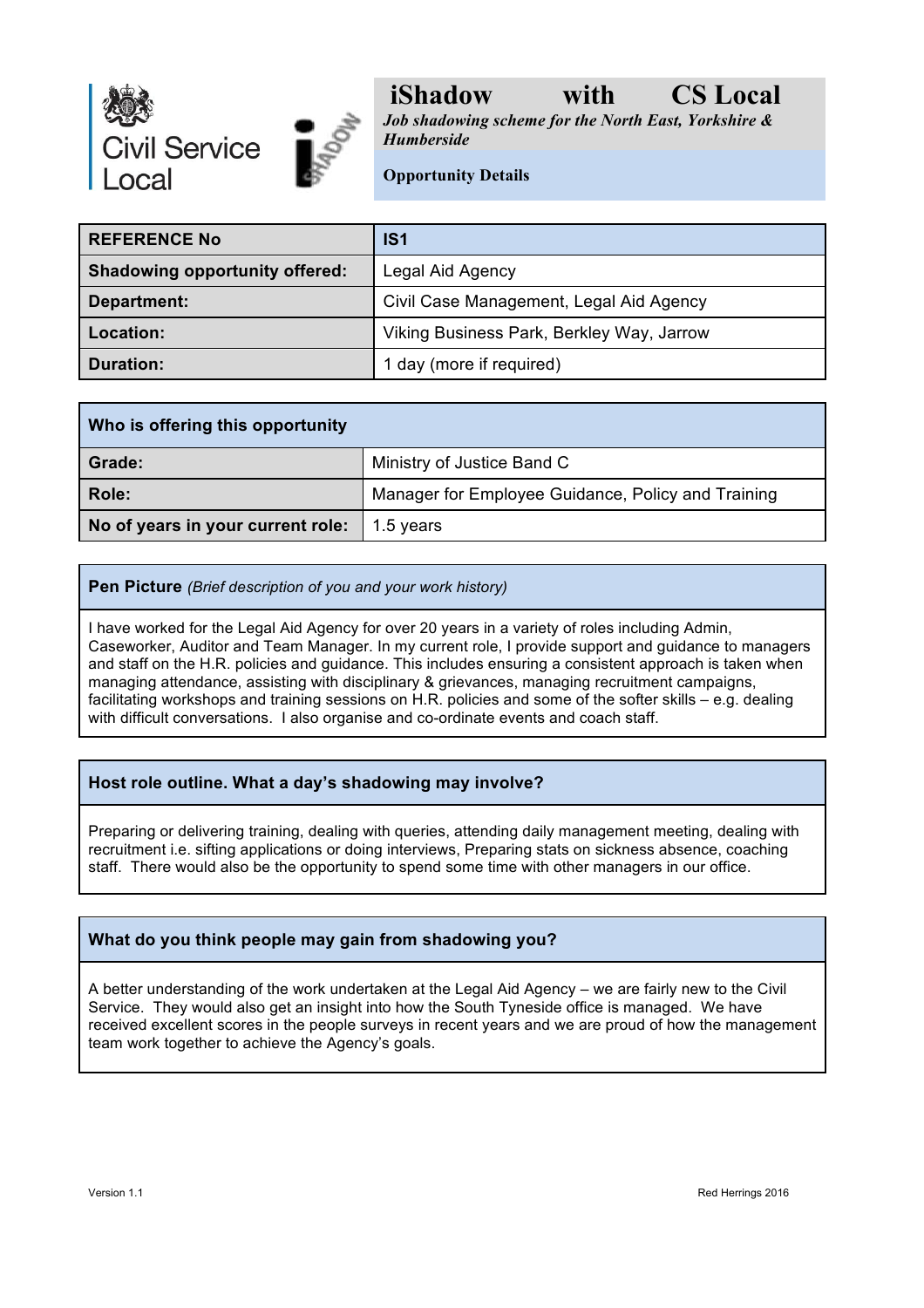



*Job shadowing scheme for the North East, Yorkshire & Humberside*

**Opportunity Details**

| <b>REFERENCE No</b>                   | IS <sub>2</sub>                                 |
|---------------------------------------|-------------------------------------------------|
| <b>Shadowing opportunity offered:</b> | Shadow the Deputy Director for Housing Delivery |
| Department:                           | Department for Work and Pensions                |
| Location:                             | Sheffield or Leeds (could be London)            |
| Duration:                             | <b>Flexible</b>                                 |

| Who is offering this opportunity  |                                  |
|-----------------------------------|----------------------------------|
| Grade:                            | <b>SCS PB1</b>                   |
| Role:                             | Head of Housing Benefit Delivery |
| No of years in your current role: | 3 years                          |

#### **Pen Picture** *(Brief description of you and your work history)*

I joined the Civil Service on graduating from Sheffield University as a Fast Stream Economist. I have worked in a number of government departments covering employment, benefits, skills, business and local government and have worked in a number of different specialisms including project and programme, operations, policy, finance and commercial. I have headed Housing Delivery Division for 3 years and I am responsible for assuring government expenditure of £24bn per annum.

#### **Host role outline. What a day's shadowing may involve?**

Opportunity to discuss diary and current challenges, participate in meetings, talk to other staff in my team about their roles.

#### **What do you think people may gain from shadowing you?**

Understanding of a significant but sometimes overlooked area of government business. Understanding of working arrangements at more senior levels and of career paths. A better understanding of the role of local government and the impact of the introduction of Universal Credit.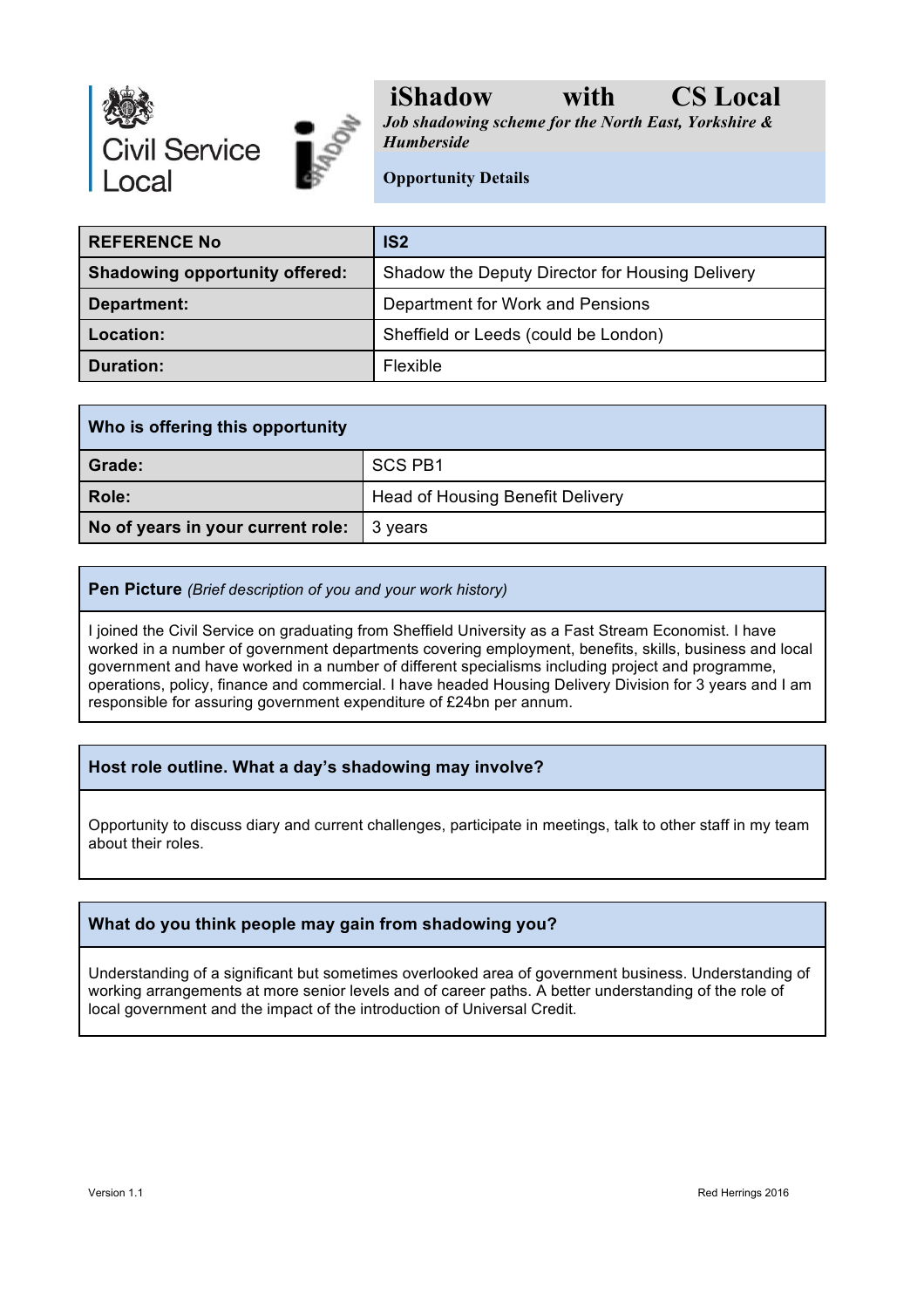

*Job shadowing scheme for the North East, Yorkshire & Humberside*

**Opportunity Details**

| <b>REFERENCE No</b>                   | IS3                       |
|---------------------------------------|---------------------------|
| <b>Shadowing opportunity offered:</b> | Shadow a Contract Manager |
| Department:                           | Legal Aid Agency          |
| Location:                             | Jarrow                    |
| <b>Duration:</b>                      | 1 day                     |

| Who is offering this opportunity  |                         |
|-----------------------------------|-------------------------|
| Grade:                            | <b>SEO</b>              |
| Role:                             | <b>Contract Manager</b> |
| No of years in your current role: | 2 years                 |

#### **Pen Picture** *(Brief description of you and your work history)*

I started out at the DWP straight from University, of which I worked in the Benefits Office in Sunderland as a Decision Maker and Team Leader for 5 years. I subsequently moved onto the DWP Talent Management Programme, with my first placement within the Pension Directors office. I worked in this support role for just over 6 months before moving departments to the Legal Aid Agency as a Contract Manager on promotion.

#### **Host role outline. What a day's shadowing may involve?**

Visiting a firm of Solicitors for a Financial Stewardship meeting. This involves discussions with the firm as to MI and their current position in regards to key targets and finances. Additionally, a review of files claimed will be completed on the day to ensure the firm are claiming within the relevant contract. We cover a wide breadth of legal categories with the biggest being civil and crime. As I manage firms from Berwick all the way down to Scarborough, shadowing is not restricted to 1 particular area.

#### **What do you think people may gain from shadowing you?**

An insight into management of a firm of solicitors who have Legal Aid contracts and the challenges that come with this. Decision making and delivering difficult messages will be covered on most occasions, as well as building relationships.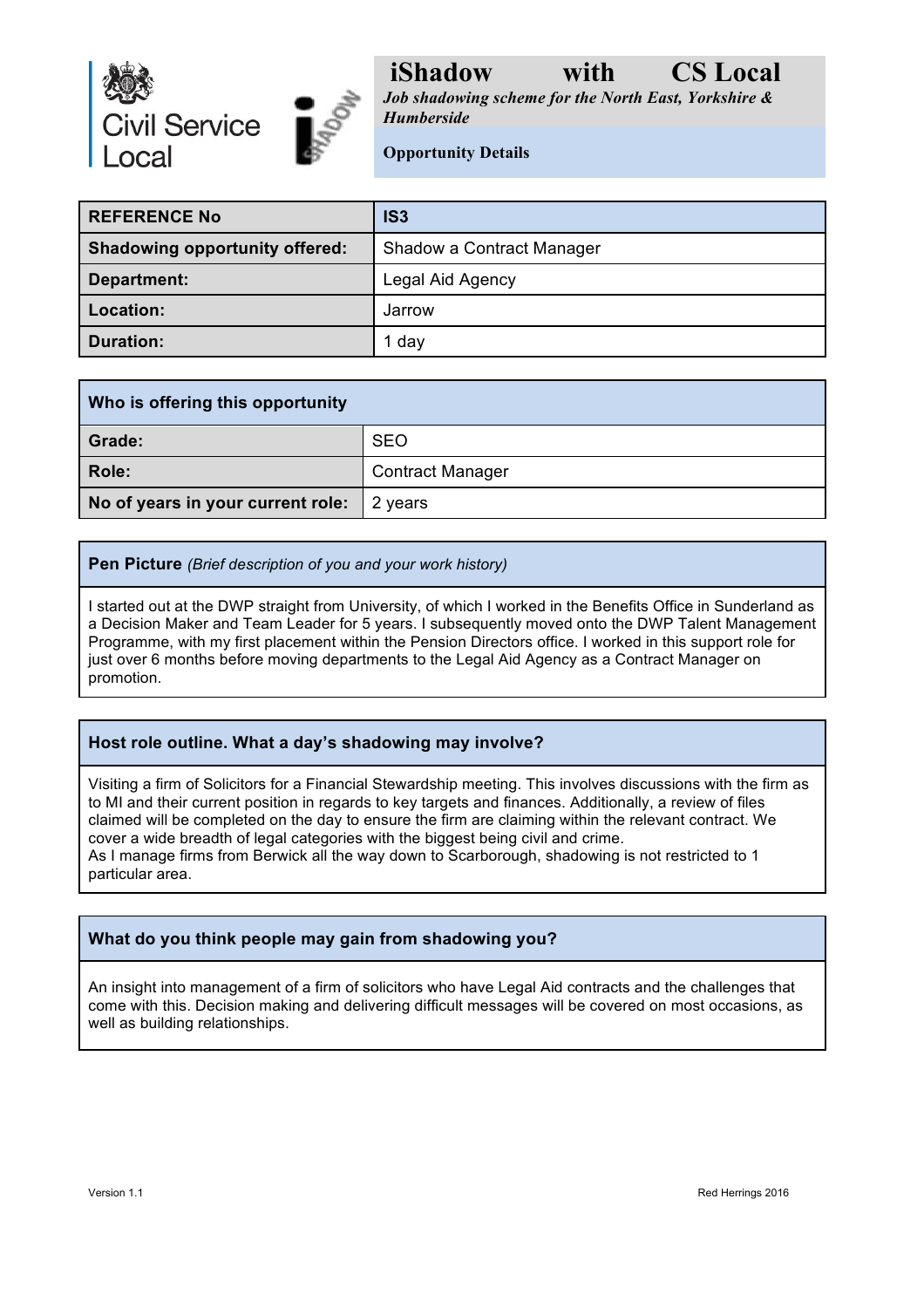

*Job shadowing scheme for the North East, Yorkshire & Humberside*

#### **Opportunity Details**

| <b>REFERENCE No</b>                   | IS <sub>4</sub>                  |
|---------------------------------------|----------------------------------|
| <b>Shadowing opportunity offered:</b> | Shadow a Taxes Telephony Adviser |
| Department:                           | <b>HM Revenue and Customs</b>    |
| Location:                             | No1 The Interchange, Bradford    |
| <b>Duration:</b>                      | 1 day                            |

| Who is offering this opportunity  |                                |
|-----------------------------------|--------------------------------|
| Grade:                            | A <sub>O</sub>                 |
| Role:                             | <b>Taxes Telephony Adviser</b> |
| No of years in your current role: | vears                          |

#### **Pen Picture** *(Brief description of you and your work history)*

My first full time employment has been my current role with HMRC which I started in January 2009. I really enjoy my job and I love to teach others about it. I am passionate about my role and teaching others and ensuring they understand what I am aiming to teach. I am friendly and easy to get on with (which definitely helps when mentoring!) I am a good listener and understand what it is like for someone who is learning and does not fully understand a subject.

#### **What will a day shadowing you incorporate?**

The day will incorporate an introduction to my job role as well as an overview of the systems I use to carry out my duties whilst on the phone, the person shadowing will experience what it is like to deal with phone calls from taxpayers in regard to their income tax and self-assessment. I deal with a wide variety of calls on these lines of business and I think it will be a very good and insightful learning experience for someone who is shadowing to see how the telephone side of things works in HMRC.

#### **What do you think people may gain from shadowing you?**

I have mentored many colleagues, all of whom have provided positive feedback on the way I have conducted these sessions. I always give my colleagues the chance to put forward their questions and queries and answer these in line with my extensive knowledge of taxes. If I cannot answer a question, I will find out the answer and inform my colleagues of this ensuring their understanding throughout the process. I always ensure I am available to answer any questions or queries they may have after any session also by informing them of my contact details (email).

I believe I am a good teacher and have received feedback to this effect from colleagues and I think anyone who shadows me will benefit from my experience. I feel they will gain valuable insight and an understanding of the role of a taxes telephony adviser in terms of how we deal with these queries and the processes and actions involved before, during and after a call.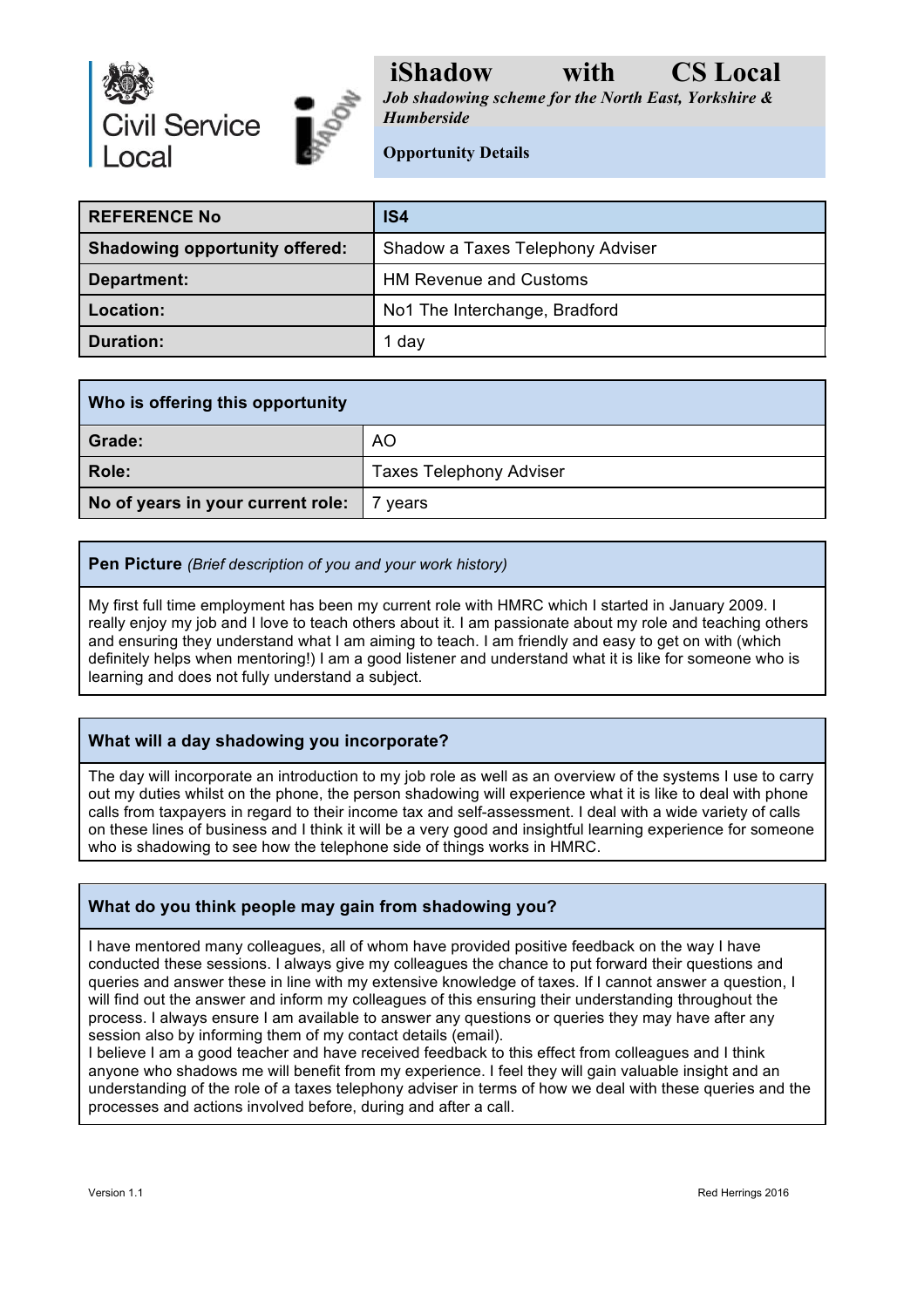

*Job shadowing scheme for the North East, Yorkshire & Humberside*

**Opportunity Details**

| <b>REFERENCE No</b>                   | IS <sub>5</sub>                                                                 |
|---------------------------------------|---------------------------------------------------------------------------------|
| <b>Shadowing opportunity offered:</b> | Shadow the lead of the DWP Finance Transformation<br>Programme (Future Finance) |
| Department:                           | <b>DWP</b>                                                                      |
| Location:                             | Leeds                                                                           |
| <b>Duration:</b>                      | 1 day                                                                           |

| Who is offering this opportunity           |                                     |
|--------------------------------------------|-------------------------------------|
| Grade:                                     | <b>TDA SCS PB1</b>                  |
| Role:                                      | Lead for DWP Finance Transformation |
| No of years in your current role: 6 months |                                     |

#### **Pen Picture** *(Brief description of you and your work history)*

I am a CIMA qualified accountant with 21 years post qualification experience within a variety of roles in the public, private and voluntary sectors. I have worked in DWP finance for 10 years (on the change programme, UC, contracted health services), and am currently leading the 'Future Finance' initiative. My time out of work is predominantly spent with my children (I have 3 kids 10 and under); although I do also try and sneak out for a run or a bike ride each morning before everyone else in the house gets up.

#### **What will a day shadowing you incorporate?**

My days cover a variety of engagement / update / governance meetings (with the team and stakeholders across finance group in DWP, government and business stakeholders).

#### **What do you think people may gain from shadowing you?**

People will get exposure to the leadership and challenges of a large transformation programme.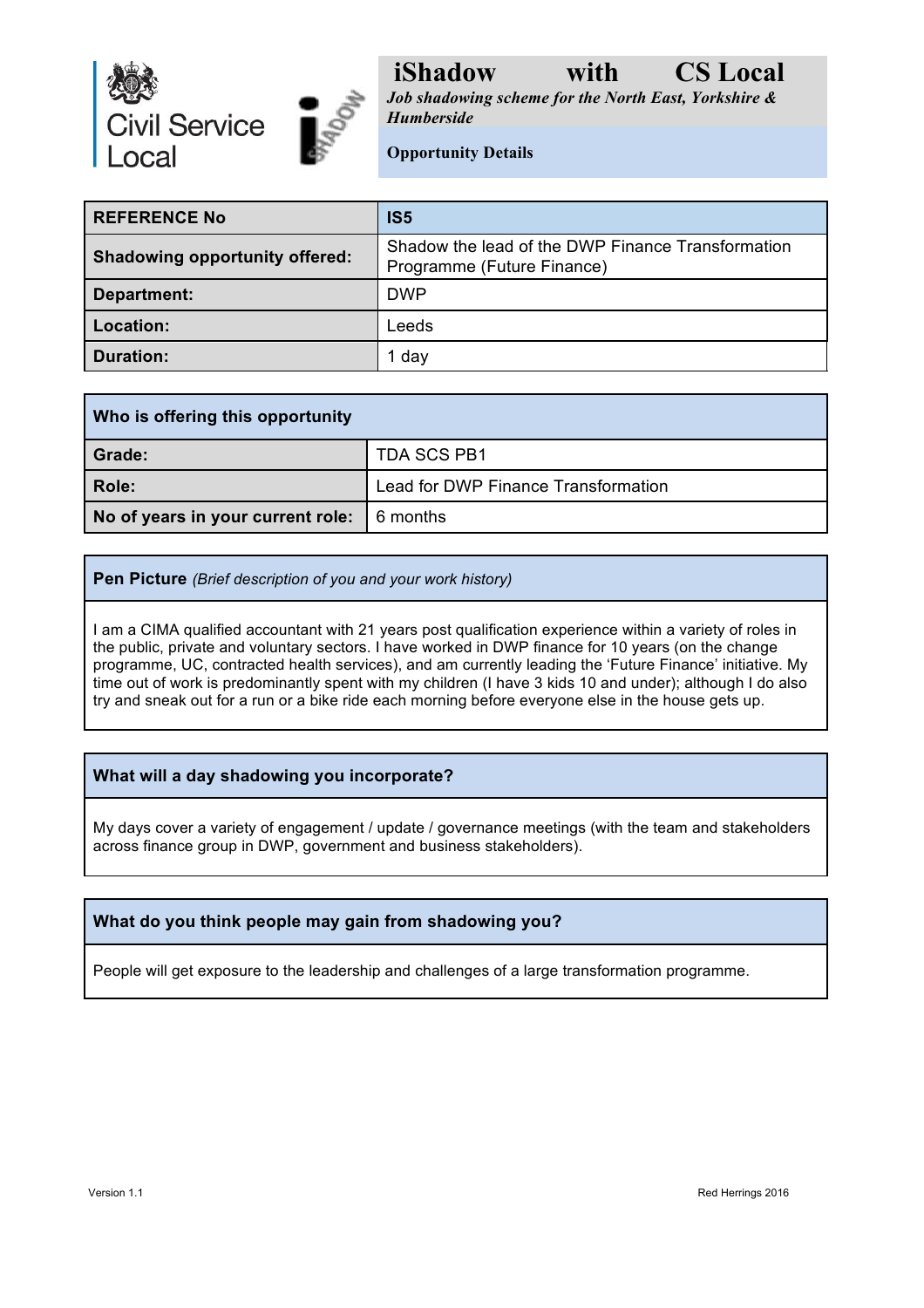

*Job shadowing scheme for the North East, Yorkshire & Humberside*

**Opportunity Details**

| <b>REFERENCE No</b>                   | IS6                          |
|---------------------------------------|------------------------------|
| <b>Shadowing opportunity offered:</b> | Disputes and Resolution Team |
| Department:                           | <b>DWP</b>                   |
| Location:                             | Hartshead Square, Sheffield  |
| <b>Duration:</b>                      | 1 day                        |

| Who is offering this opportunity  |                           |
|-----------------------------------|---------------------------|
| Grade:                            | <b>HEO</b>                |
| Role:                             | <b>Operations Manager</b> |
| No of years in your current role: | 4 years                   |

**Pen Picture** *(Brief description of you and your work history)*

I joined DWP in 1976 and throughout my career I have had job roles serving the public directly or dealing with staff. I would describe myself as a people person as I enjoy the daily interaction with colleagues at all grades. I have also developed my knowledge of DWP HR Policies and Procedures particularly around Attendance Management. This knowledge was utilised in my role as Group Attendance Management Coach supporting sites in the North East and Scotland in 2015.

#### **What will a day shadowing you incorporate?**

Looking at the varied range of issues impacting upon Operations within a busy telephony environment. Discovering how we measure performance at individual and site level and reviewing staff development. Observing how Ops is impacted by issues outside of direct control, the flexibility required in role and key points in prioritising deadlines.

#### **What do you think people may gain from shadowing you?**

An appreciation of how decisions made by other arms of business are dealt with on front line. The importance of good communication, wellbeing and engaging large numbers of staff in order to serve customer demands effectively.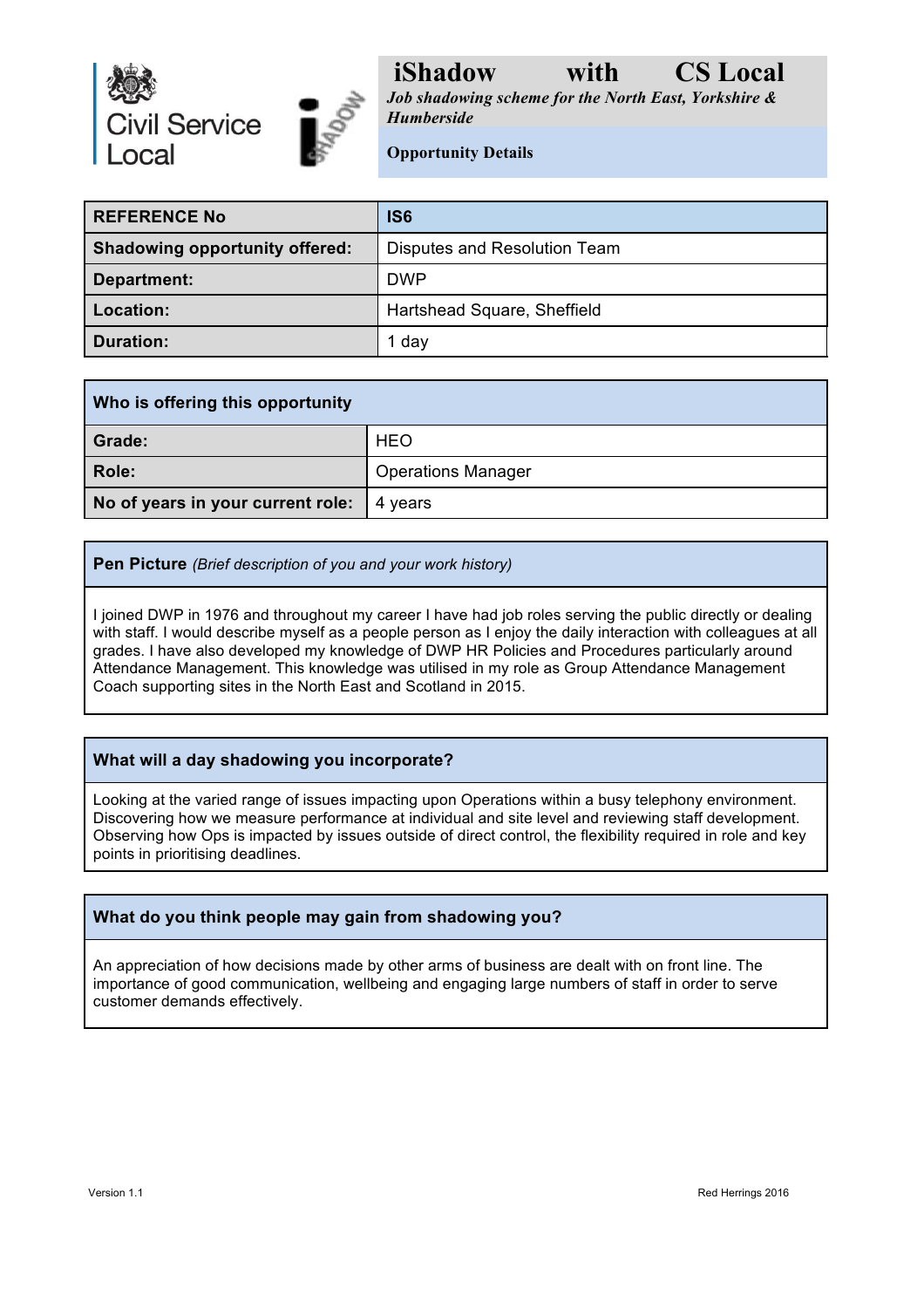

*Job shadowing scheme for the North East, Yorkshire & Humberside*

**Opportunity Details**

| <b>REFERENCE No</b>                   | IS7                                        |
|---------------------------------------|--------------------------------------------|
| <b>Shadowing opportunity offered:</b> | Shadow a Customer Service Delivery Manager |
| Department:                           | <b>HM Revenue and Customs</b>              |
| Location:                             | <b>Bradford Centenary Court</b>            |
| <b>Duration:</b>                      | $0.5$ day                                  |

| Who is offering this opportunity            |                                          |
|---------------------------------------------|------------------------------------------|
| Grade:                                      | <b>HEO</b>                               |
| Role:                                       | <b>Customer Service Delivery manager</b> |
| No of years in your current role:   2 years |                                          |

**Pen Picture** *(Brief description of you and your work history)*

I have worked for the department for 34 years and have progressed through the grades. I have been an HO since February 2015. In my current role I manage 10 Band O team leaders, with 96 members of staff. They take PAYE and SA phone calls, Web chat with our PAYE customers, deal with Digital mail and work management items. I drive performance, attendance, quality and engagement on my span and coach and support my team leaders.

#### **What will a day shadowing you incorporate?**

Analysing stats, meeting with team leaders, coaching team leaders. Driving the business by looking at customer demand and reviewing work steer. Reviewing attendance. Communicating messages, engaging staff in span activities.

#### **What do you think people may gain from shadowing you?**

An insight into the role of a delivery HO in PT Operations. Being organised and methodical to work at a fast pace and deliver the business. Making decisions quickly and effectively and supporting my team to do the same.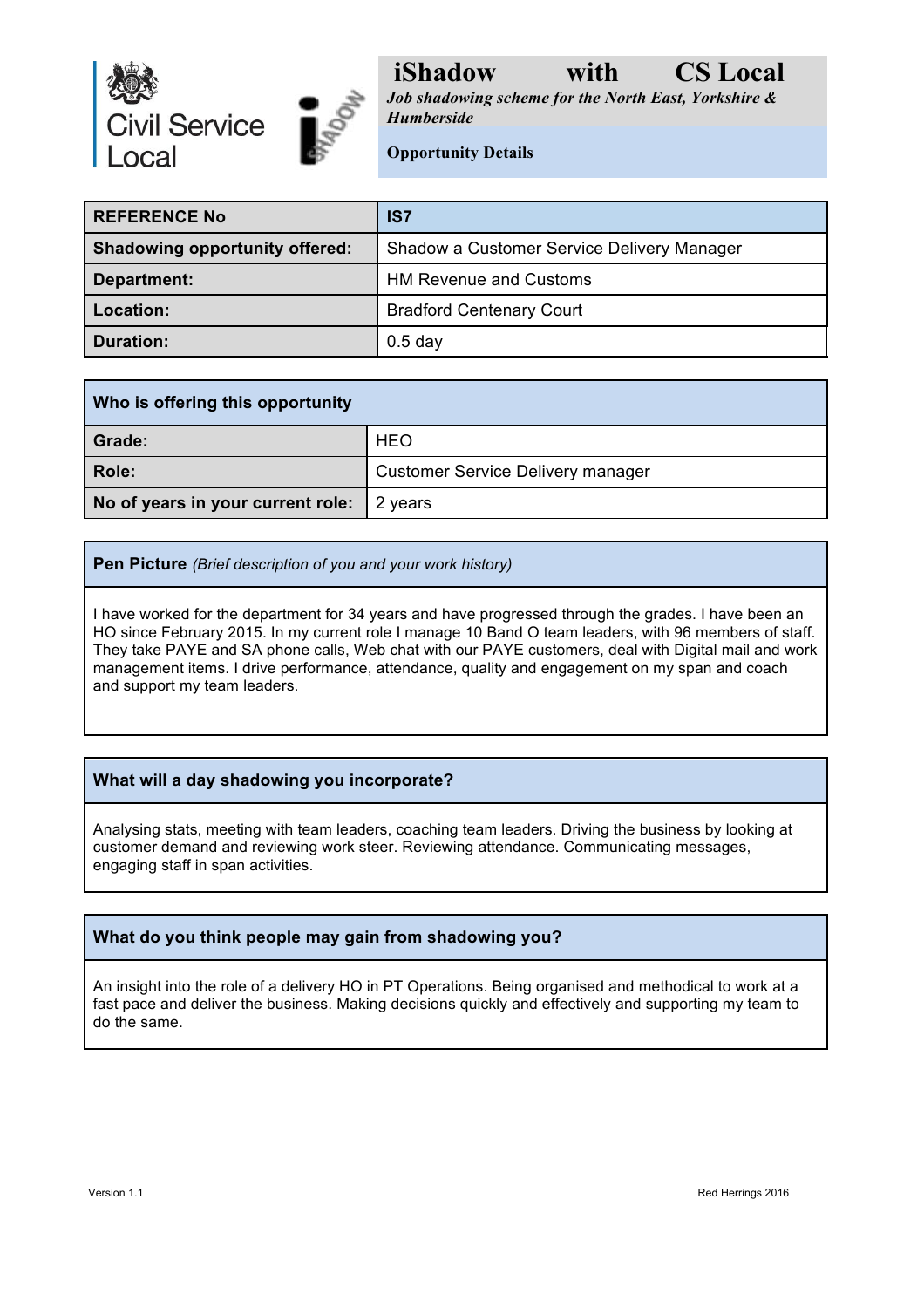

*Job shadowing scheme for the North East, Yorkshire & Humberside*

**Opportunity Details**

| <b>REFERENCE No</b>                   | IS8                                 |
|---------------------------------------|-------------------------------------|
| <b>Shadowing opportunity offered:</b> | Continuous Improvement Project work |
| Department:                           | Home Office                         |
| Location:                             | Various - mainly south              |
| <b>Duration:</b>                      | 1 day                               |

| Who is offering this opportunity              |                                            |
|-----------------------------------------------|--------------------------------------------|
| Grade:                                        | <b>HEO</b>                                 |
| Role:                                         | <b>Continuous Improvement Practitioner</b> |
| No of years in your current role:   3.5 years |                                            |

**Pen Picture** *(Brief description of you and your work history)*

Originally in private industry running a training centre I joined DWP in 2000. In 2008 I began working with Lean and qualified as a Level 2a Lean Expert through Cardiff University. After several national improvement projects I joined the Home Office Continuous Improvement Unit in July 2014 and have worked on projects within UKVI and Border Force along with building capability across the Home Office.

**Host role outline. What a day's shadowing may involve?** 

An insight into the project work the Home Office undertakes.

#### **What do you think people may gain from shadowing you?**

Sharing of good practice – both ways.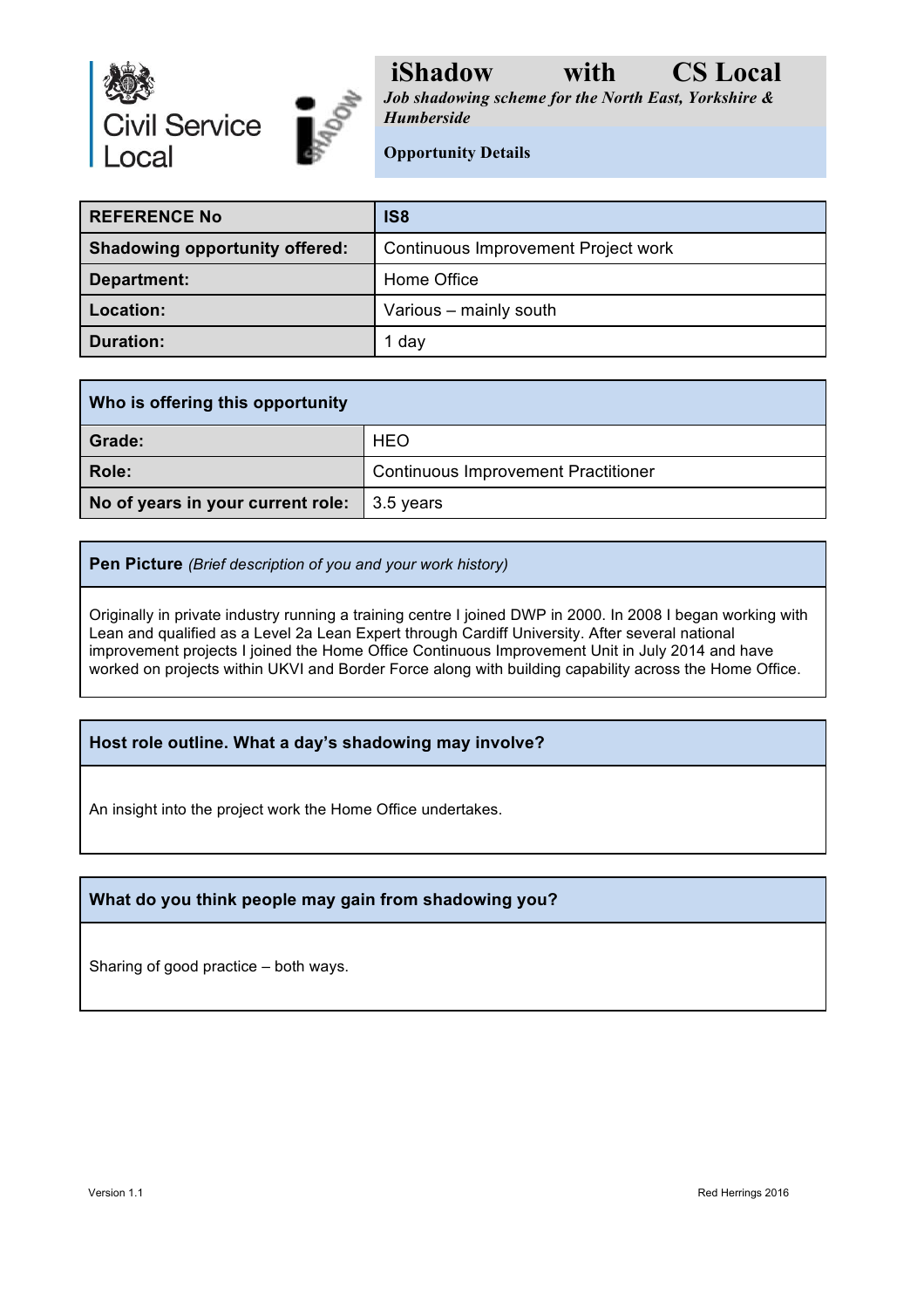

*Job shadowing scheme for the North East, Yorkshire & Humberside*

**Opportunity Details**

| <b>REFERENCE No</b>                   | IS <sub>9</sub>                                                                 |
|---------------------------------------|---------------------------------------------------------------------------------|
| <b>Shadowing opportunity offered:</b> | Shadow a Delivery Manager in Digital group introducing<br>Agile ways of working |
| Department:                           | <b>DWP</b>                                                                      |
| Location:                             | Benton Park View, Newcastle                                                     |
| <b>Duration:</b>                      | $0.5$ to 1 day                                                                  |

| Who is offering this opportunity  |                  |
|-----------------------------------|------------------|
| Grade:                            | G7               |
| Role:                             | Delivery Manager |
| No of years in your current role: | 1.5 years        |

**Pen Picture** *(Brief description of you and your work history)*

I have worked within Digital for over 12 years in Financial Services and Retail environments. For the last 2.5 years I have worked in Digital for HMRC and now DWP spanning Making Tax Digital, Retirement Provision and Universal Credit.

Throughout this time I have been involved in delivering digital services using agile methodologies and coaching others to adopt these techniques.

#### **Host role outline. What a day's shadowing may involve?**

As a delivery manager every day is different but I am accountable for the performance of a multidisciplinary team. This involves ensuring they are motivated, collaborating and working well, coaching and mentoring team members and others to apply the most appropriate agile tools and techniques.

As such the day will involve various team session and individual sessions, use of range of agile tools and methodologies (such as JIRA, Confluence, Whiteboards and lots of post its!)

#### **What do you think people may gain from shadowing you?**

An overview of how we are adopting agile methodologies in Universal Credit Live service and the challenges and opportunities this brings

How we have created a work space and co located multi-disciplinary teams to deliver digital services

Ability to observe a range of agile tools and methodologies in use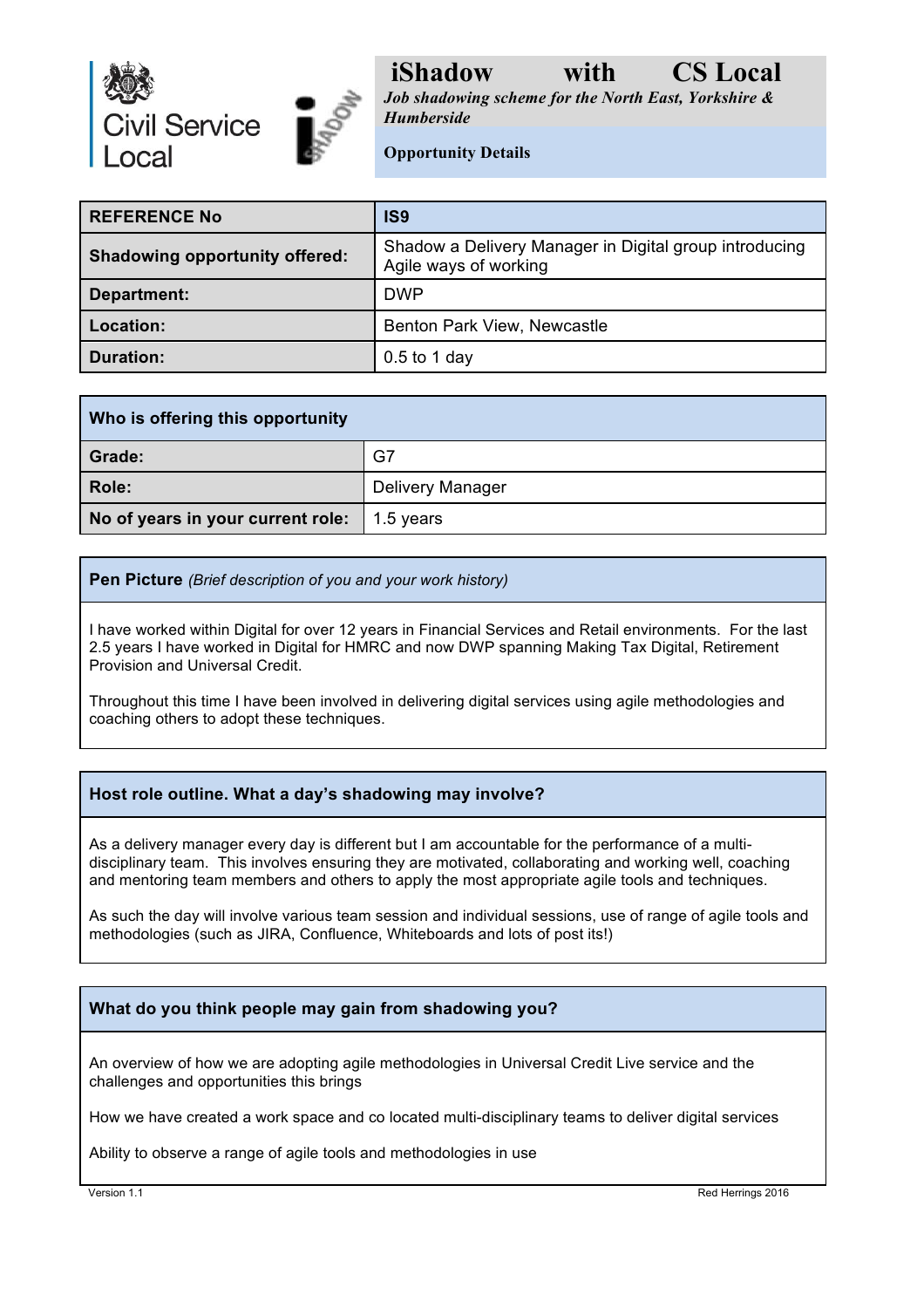

*Job shadowing scheme for the North East, Yorkshire & Humberside*

**Opportunity Details**

| <b>REFERENCE No</b>                   | <b>IS10</b>                                        |
|---------------------------------------|----------------------------------------------------|
| <b>Shadowing opportunity offered:</b> | Shadowing a collections officer in Debt Management |
| Department:                           | Debt Management                                    |
| Location:                             | <b>Centenary Court Bradford</b>                    |
| <b>Duration:</b>                      | 1 day                                              |

| Who is offering this opportunity  |                            |
|-----------------------------------|----------------------------|
| Grade:                            | AO                         |
| Role:                             | <b>Collections Officer</b> |
| No of years in your current role: | 10                         |

**Pen Picture** *(Brief description of you and your work history)*

I have worked in PT Ops for 10 years, involving processing of tax returns or p45 for individuals who were commencing or leaving employment. Checking correct tax codes were in place & d/w employers/HR depts.

I currently work in Debt Management & have 4 years of d/w County court cases, preparing them for legal action. I am currently involved in a high profile trial for the cabinet office, which is looking at ways to change the whole debt management process.

#### **Host role outline. What a day's shadowing may involve?**

D/W Ltd Companies, Individuals, Partnerships who are non-compliant in paying taxes. Taking enforcement action against them in the guise of County Court action/Bankruptcy/Closing the companies down. Lots of telephony work, many IT systems to interrogate to enable us to make the correct decisions.

#### **What do you think people may gain from shadowing you?**

Variety of work, interrogating IT systems, how to make decisions based on fact & fact finding exercises. Telephony work & learn new techniques to deal with customers.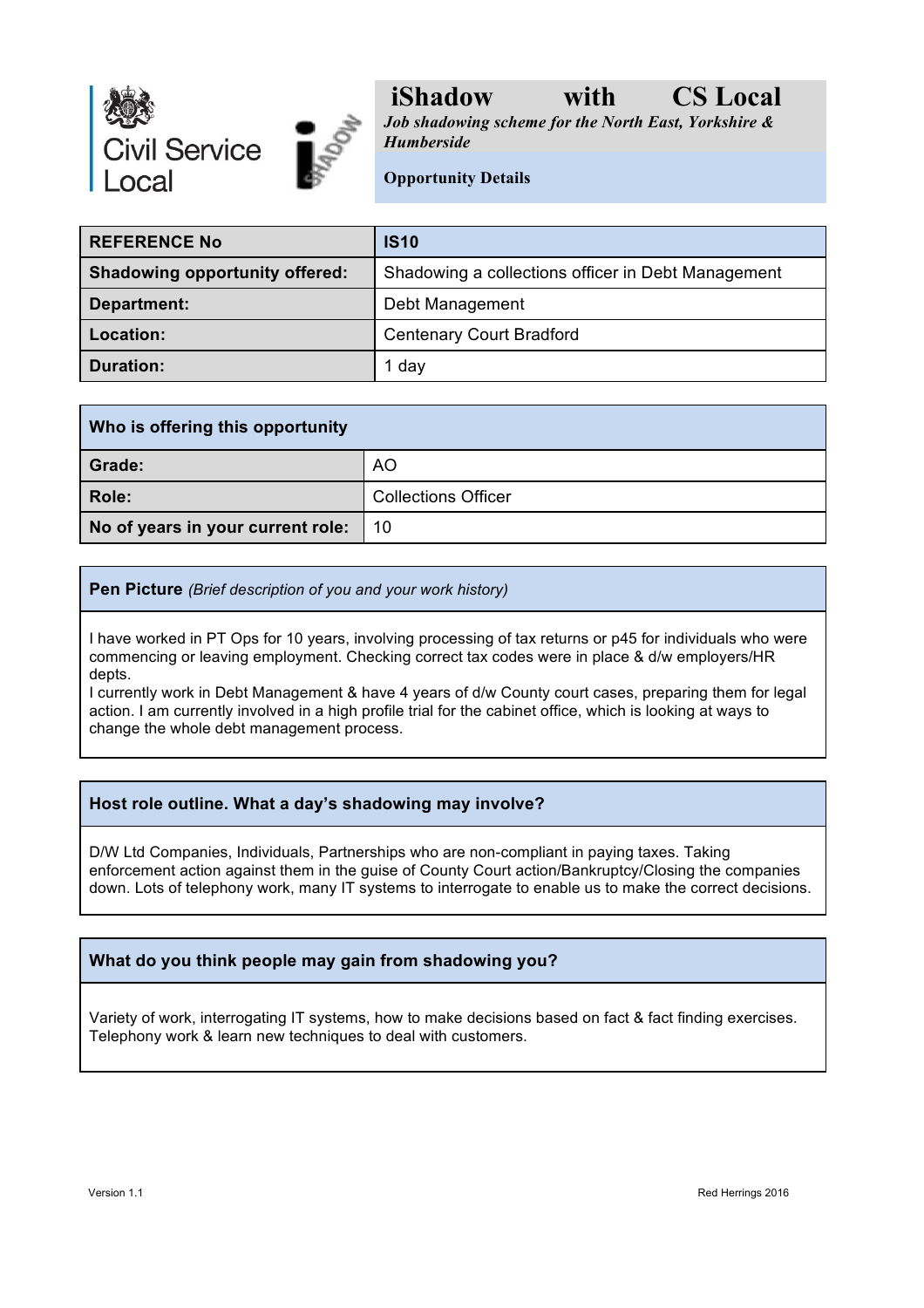

*Job shadowing scheme for the North East, Yorkshire & Humberside*

**Opportunity Details**

| <b>REFERENCE No</b>                   | <b>IS11</b>                          |
|---------------------------------------|--------------------------------------|
| <b>Shadowing opportunity offered:</b> | Jobseekers Allowance Decision Making |
| Department:                           | <b>DWP</b>                           |
| Location:                             | Hull Service Centre                  |
| <b>Duration:</b>                      | Mondays, Tuesdays or Wednesdays      |

| Who is offering this opportunity  |                      |
|-----------------------------------|----------------------|
| Grade:                            | Band C               |
| Role:                             | Jobseekers Allowance |
| No of years in your current role: | 10 Years             |

**Pen Picture** *(Brief description of you and your work history)*

I have worked for the DWP for 30 years. Staring work as an admin assistant in, those days working on Supplementary Benefits. On gaining promotion to Band B I worked for about 15 years on the National Insurance Contribution Team (now merged with HMRC). I then worked on Income Support, overpayments and NINO allocation before gaining promotion to Band C. I then worked as a visiting Officer, Child Support Interviewer, and Complaints Manager and before becoming a Jobseekers Allowance DM for 3 years. I then moved to ESA HRT appeals before returning to JSA Decision Making. I have also experience in Business Continuity and Planning.

#### **Host role outline. What a day's shadowing may involve?**

Looking at the types of decisions made by our team to support the processing of a claim to Jobseekers Allowance – in particular Habitual Residency in the UK and how that affects claims to benefit.

#### **What do you think people may gain from shadowing you?**

Shadowing would be particularly good for colleagues in Jobcentres to gain an insight into why customers are asked certain questions and the impact they have.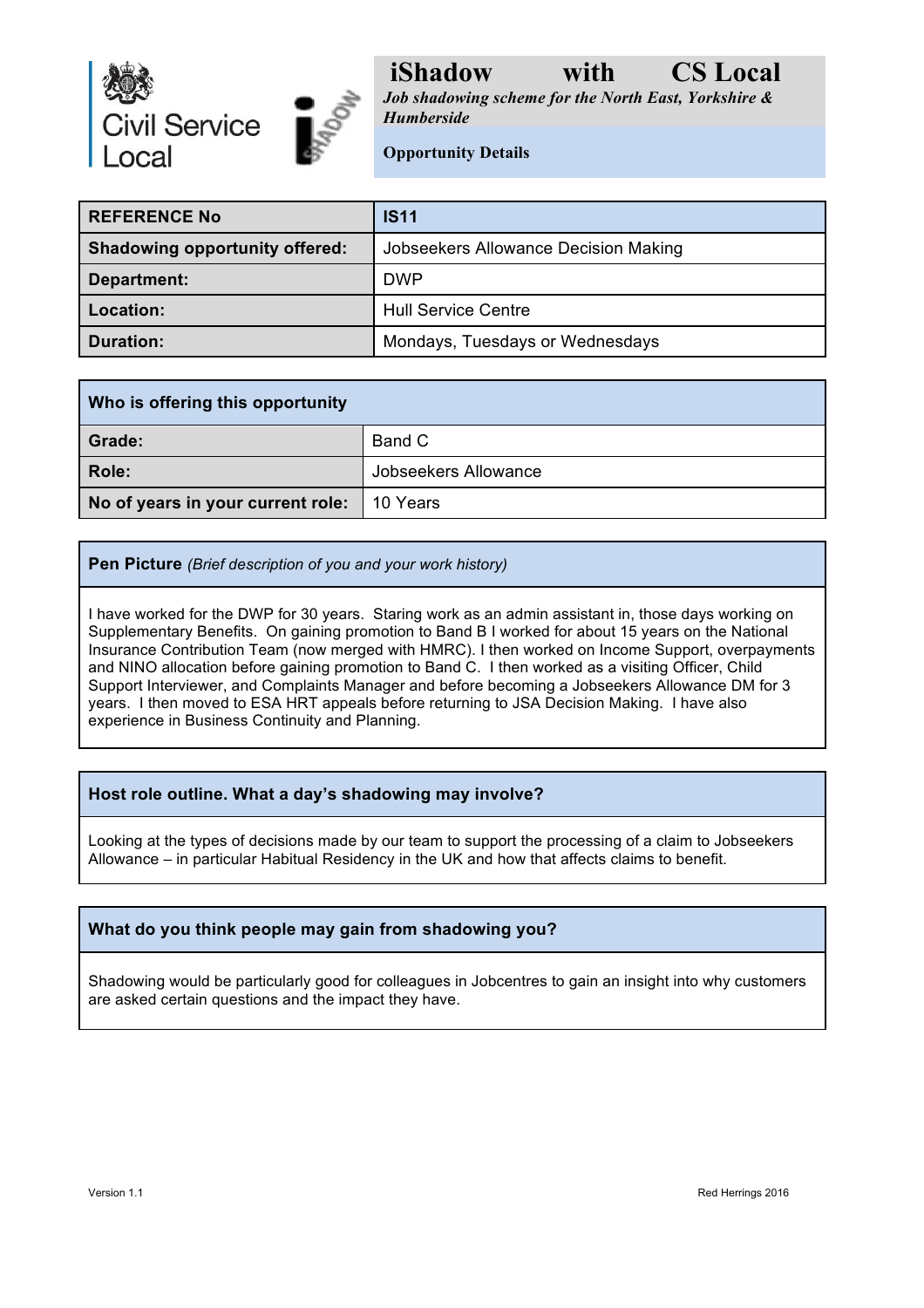

*Job shadowing scheme for the North East, Yorkshire & Humberside*

**Opportunity Details**

| <b>REFERENCE No</b>                   | <b>IS12</b>                                                            |
|---------------------------------------|------------------------------------------------------------------------|
| <b>Shadowing opportunity offered:</b> | <b>Shadowing Needs Enhanced Support Advisor</b>                        |
| Department:                           | HMRC - Needs Enhanced Support Team. Tax<br>Credits/Taxes/Child Benefit |
| Location:                             | <b>Peterlee Contact Centre</b>                                         |
| <b>Duration:</b>                      | $0.5$ or 1 day                                                         |

| Who is offering this opportunity  |                                       |
|-----------------------------------|---------------------------------------|
| Grade:                            | A <sub>O</sub>                        |
| Role:                             | <b>Needs Enhanced Support Advisor</b> |
| No of years in your current role: | 3 years                               |

**Pen Picture** *(Brief description of you and your work history)*

The NES tax Credit/Taxes/Child Benefit service are specialist phone and mobile advisors who identify those customers who need extra help and offer support that best suits them.

#### **Host role outline. What a day's shadowing may involve?**

The day would involve sitting with a NES Advisor whilst going through cases and taking incoming calls passed from our main line of Business Tier 1. These cases will be of vulnerable customers. ie abuse, Mental health issues, complex issues and HMRC errors. We deal with all departments relating to Appeals, Complaints and complex cases.

#### **What do you think people may gain from shadowing you?**

The shadowing will give any person an insight into the varied work the NES team deal with. It is an interesting job as we can deal with may vulnerable cases and errors.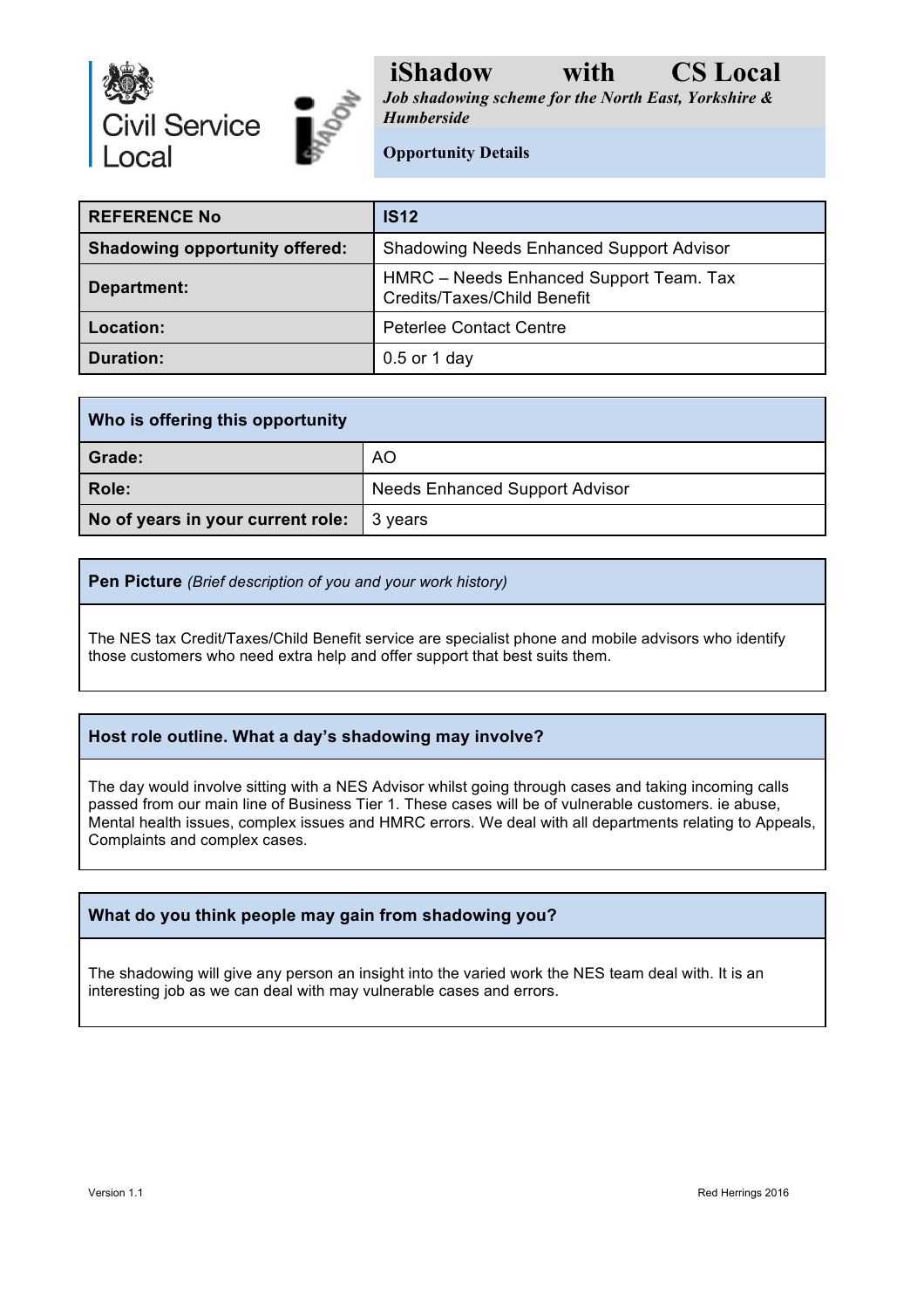

*Job shadowing scheme for the North East, Yorkshire & Humberside*

**Opportunity Details**

| <b>REFERENCE No</b>                   | <b>IS13</b>                            |
|---------------------------------------|----------------------------------------|
| <b>Shadowing opportunity offered:</b> | <b>Fresh Thinking Business Partner</b> |
| Department:                           | <b>HMRC</b>                            |
| Location:                             | <b>Benton Park View</b>                |
| <b>Duration:</b>                      | $0.5$ day                              |

| Who is offering this opportunity  |                         |
|-----------------------------------|-------------------------|
| Grade:                            | HO                      |
| Role:                             | <b>Business Partner</b> |
| No of years in your current role: | 5 months                |

**Pen Picture** *(Brief description of you and your work history)*

I joined HMRC 5 months ago from DWP on promotion. I have previous experience of introducing Continuous improvement to a local DVSA office.

I have had a very varied career, amongst other things I have been self-employed as a driving instructor, worked at Heathrow Airport as a Training Officer, and been a Police Officer in The City of London Police Force. I started my career in Selfridges in Oxford Street, London.

#### **Host role outline. What a day's shadowing may involve?**

Discuss Fresh Thinking and how it works, what a Fresh Thinking idea is, the role of a Business Partner and how we engage staff. A look at what happens to an idea once it has been submitted. The opportunity to meet the team and look at the role of the evaluator and its importance. Talk about Fresh Thinking's plans for the future.

#### **What do you think people may gain from shadowing you?**

A good all round understanding of Fresh Thinking. How it works, what a Fresh Thinking idea is, the role of a Business Partner and how we engage staff. What happens to an idea once it has been submitted.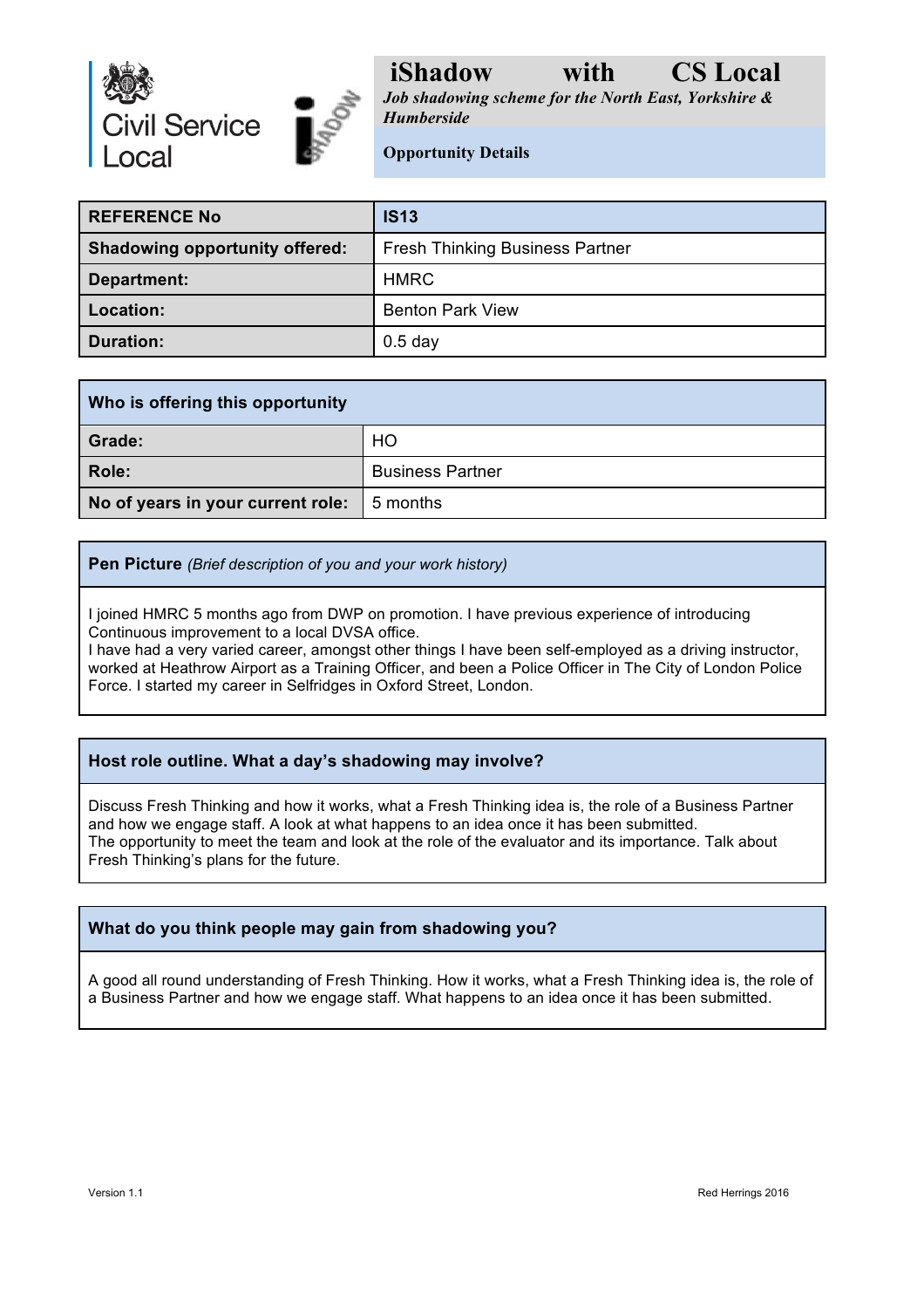

*Job shadowing scheme for the North East, Yorkshire & Humberside*

**Opportunity Details**

| <b>REFERENCE No</b>                   | <b>IS14</b>                           |
|---------------------------------------|---------------------------------------|
| <b>Shadowing opportunity offered:</b> | Business Manager in Complex Case Unit |
| Department:                           | <b>Crown Prosecution Service</b>      |
| Location:                             | Leeds                                 |
| <b>Duration:</b>                      | $0.5$ day                             |

| Who is offering this opportunity  |                         |
|-----------------------------------|-------------------------|
| Grade:                            | <b>HEO</b>              |
| Role:                             | <b>Business Manager</b> |
| No of years in your current role: | 16 years                |

**Pen Picture** *(Brief description of you and your work history)*

I have worked for the Crown Prosecution since 1986 starting as an Administrative Officer and now working as a HEO / B2 Business Manager working in the Complex Case Unit.

#### **Host role outline. What a day's shadowing may involve?**

Gaining knowledge of how cases are brought before the court. The preparation that the different grades undertake prior to the case appearing before the court.

#### **What do you think people may gain from shadowing you?**

An opportunity to see how the complex case unit operates and to see how mange cases which go through the court system.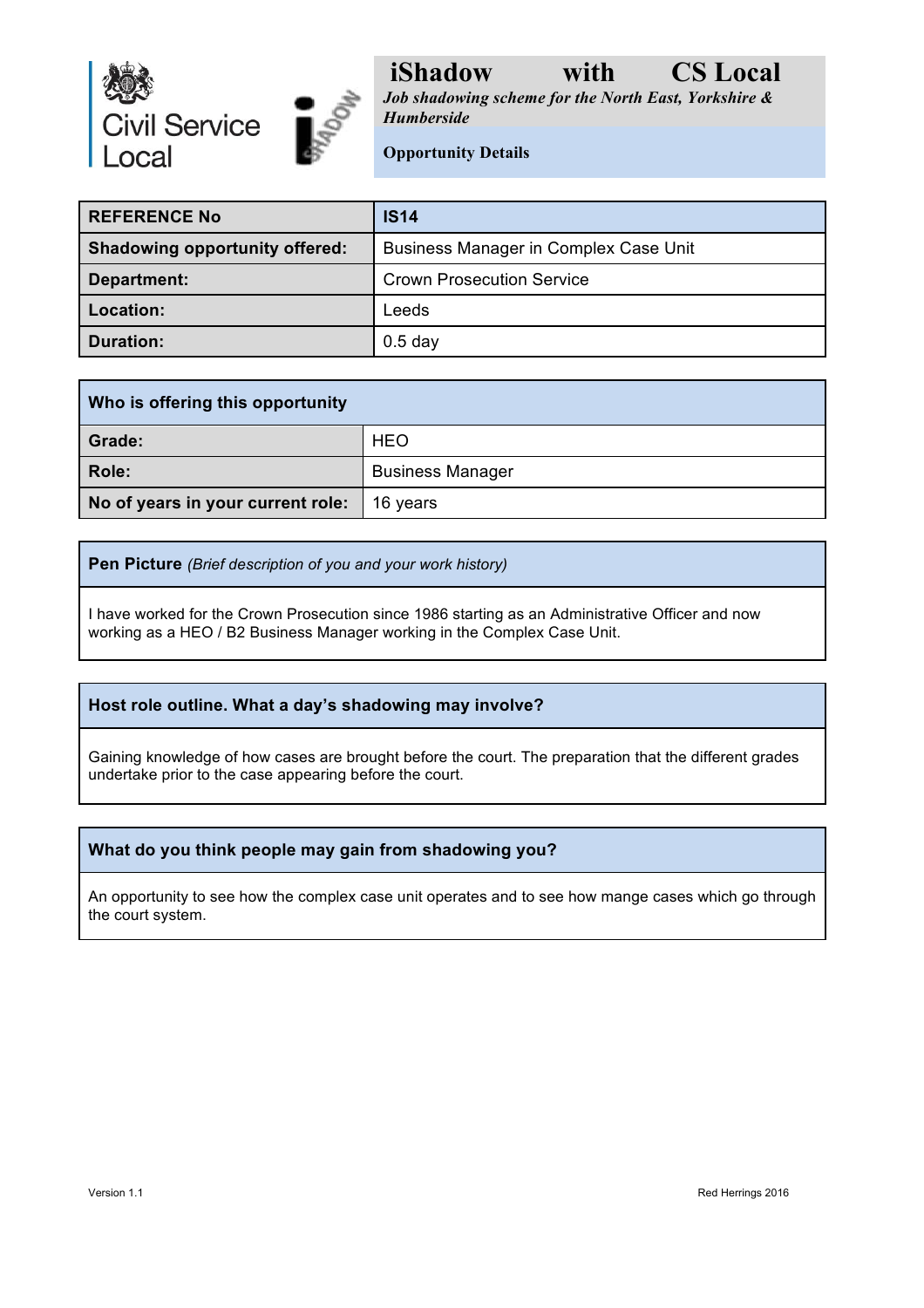

*Job shadowing scheme for the North East, Yorkshire & Humberside*

**Opportunity Details**

| <b>REFERENCE No.</b>                  | <b>IS15</b>                 |
|---------------------------------------|-----------------------------|
| <b>Shadowing opportunity offered:</b> | Decision Making and Appeals |
| Department:                           | <b>DWP</b>                  |
| Location:                             | Quarry House, Leeds         |
| <b>Duration:</b>                      | 1 day                       |

| Who is offering this opportunity  |                              |
|-----------------------------------|------------------------------|
| Grade:                            | EO                           |
| Role:                             | <b>Technical Team Member</b> |
| No of years in your current role: | 4 years                      |

**Pen Picture** *(Brief description of you and your work history)*

Over 20 years experience as a Decision Maker, Appeal Writer and Presenting Officer across a range of benefits before taking present role. Specialise in Income Related Benefits but also cover General Decision Making and Appeals issues.

#### **Host role outline. What a day's shadowing may involve?**

An introduction to our case law resources and how we provide guidance to DMs in the field and submissions to the Upper Tribunal.

#### **What do you think people may gain from shadowing you?**

A greater appreciation of the support and resources available to DMs and Presenting Officers in the field.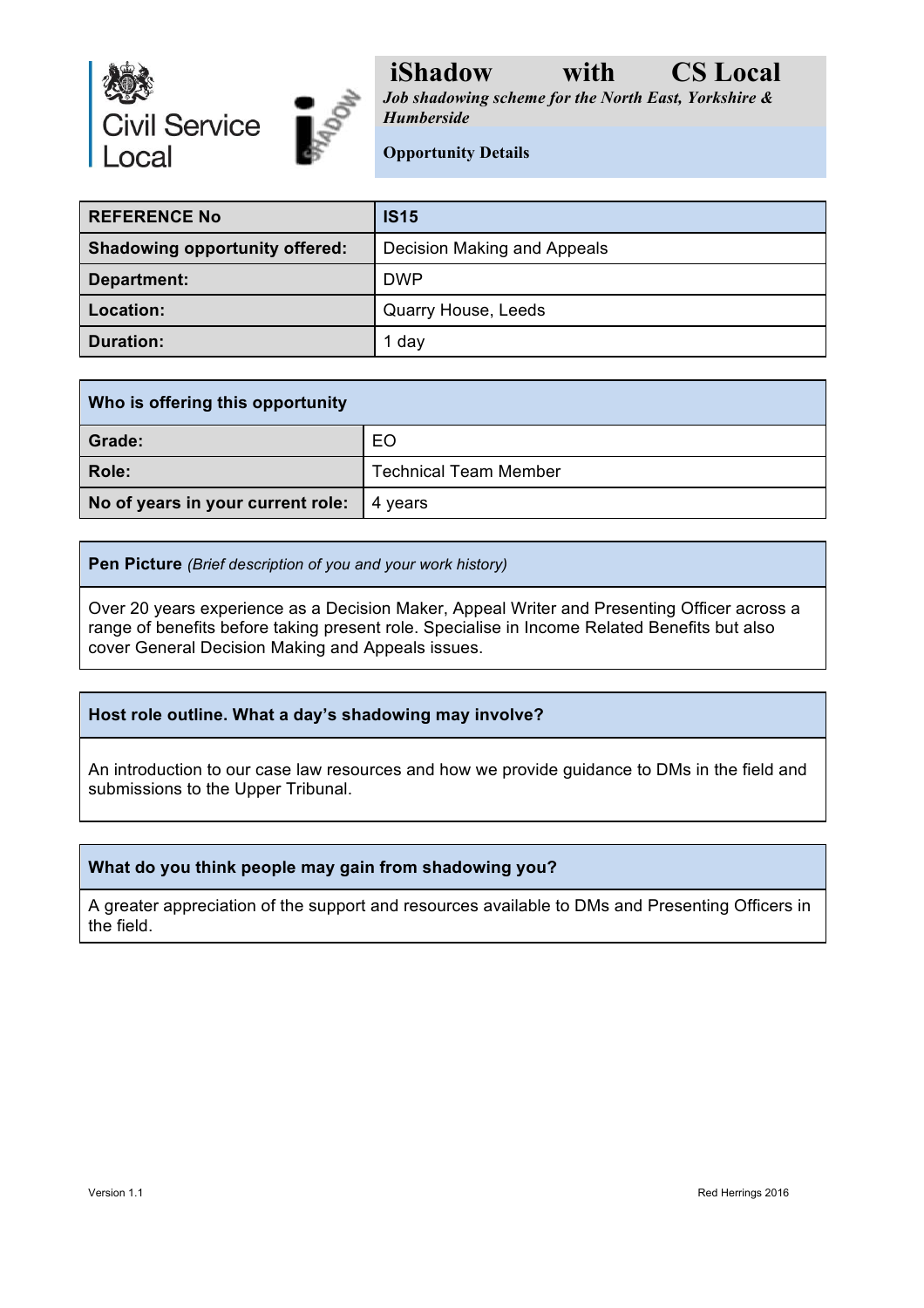

*Job shadowing scheme for the North East, Yorkshire & Humberside*

**Opportunity Details**

| <b>REFERENCE No</b>                   | <b>IS16</b>             |
|---------------------------------------|-------------------------|
| <b>Shadowing opportunity offered:</b> | Digital/ Agile working  |
| Department:                           | <b>DWP</b>              |
| Location:                             | <b>Benton Park View</b> |
| <b>Duration:</b>                      | 1 day                   |

| Who is offering this opportunity  |                         |
|-----------------------------------|-------------------------|
| Grade:                            | Grade 7                 |
| Role:                             | <b>Business Analyst</b> |
| No of years in your current role: | 3 years                 |

**Pen Picture** *(Brief description of you and your work history)*

Career Civil Servant – multiple roles and disciplines within front line operations and project support management. Last three years have worked as Business Analyst on cross government DWP / HMRC team delivering the award winning check your state pension digital service.

#### **Host role outline. What a day's shadowing may involve?**

I would probably arrange for visit to take place on a day when we have one of our Agile ceremonies. This would enable staff member to see at first- hand how an Agile team works to deliver digital services. I would supplement the day with an overview of what we do / how we do it and then compliment with the agile ceremony.

#### **What do you think people may gain from shadowing you?**

An overview of Agile, experience in a modern digital environment and a shared understanding of how career civil servants can thrive in an Agile environment.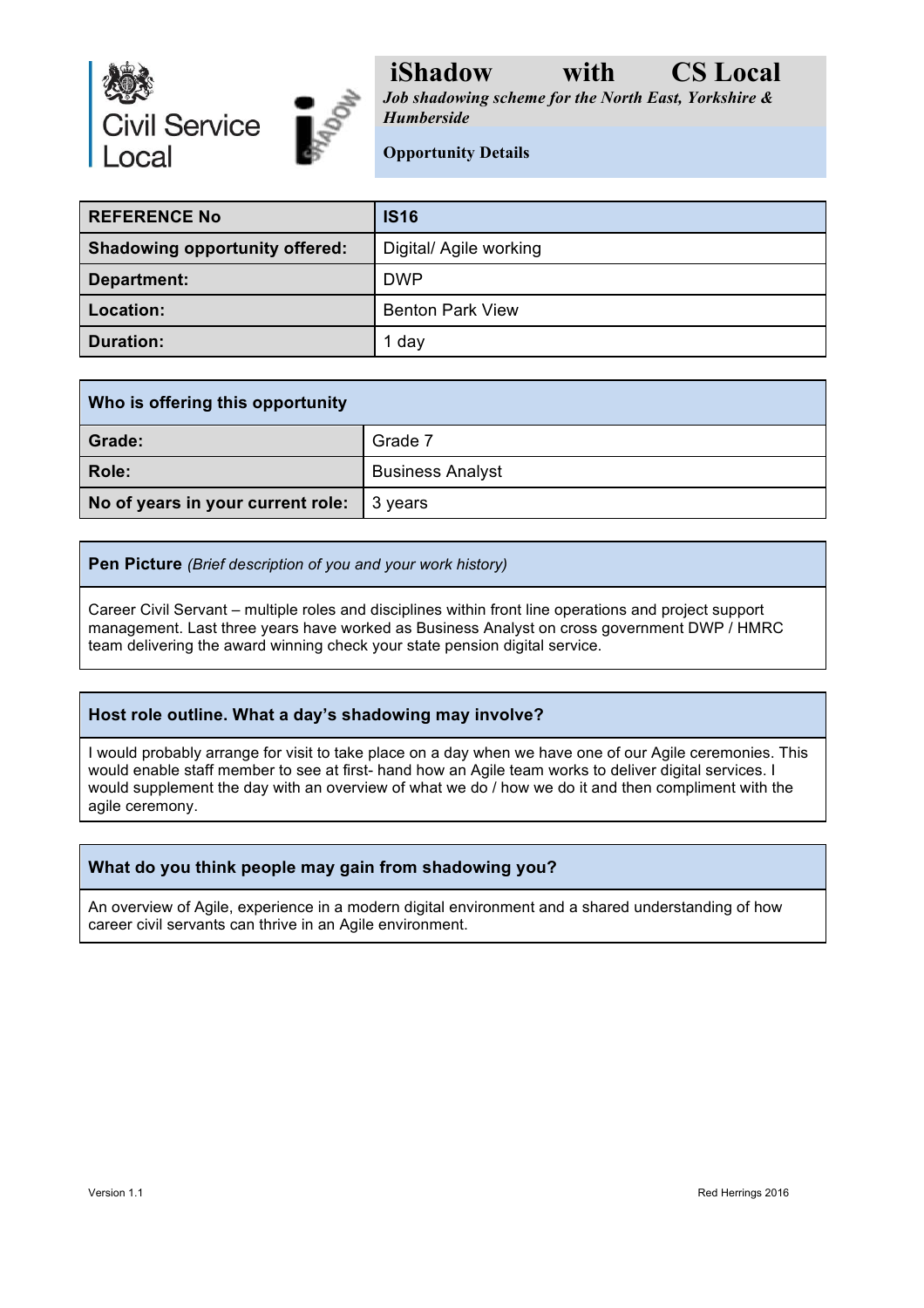



*Job shadowing scheme for the North East, Yorkshire & Humberside*

**Opportunity Details**

| <b>REFERENCE No</b>                   | <b>IS17</b>                           |
|---------------------------------------|---------------------------------------|
| <b>Shadowing opportunity offered:</b> | Benefits and Credits Processing Group |
| Department:                           | <b>HMRC</b>                           |
| Location:                             | <b>Tyneview Park</b>                  |
| <b>Duration:</b>                      | $0.5$ day                             |

| Who is offering this opportunity  |                     |
|-----------------------------------|---------------------|
| Grade:                            | <b>HEO</b>          |
| Role:                             | <b>Group Leader</b> |
| No of years in your current role: | vear                |

#### **Pen Picture** *(Brief description of you and your work history)*

I am a HO Group Leader at TVP in Newcastle, managing a Benefits and Credits Compliance Group. I have been with HMRC for 15 years and have worked in various groups including Tax Credit Contact Centres, HR Service Centre, Debt Management and International Child Benefit so I have experience of various departments.

#### **Host role outline. What a day's shadowing may involve?**

I would be able to talk about the tasks that we do and how this is managed across the group. There would be opportunity to attend Performance meetings, attendance management meetings or Continuous Improvement meetings. We are moving to a Regional Centre in May therefore we have a lot of activity going on around the move, as we are one of the first offices in the North East area to be doing this.

#### **What do you think people may gain from shadowing you?**

They would be able to see a busy operational Compliance group and how this is managed, how decisions are made and how work is planned. They would see our Continuous Improvement work and how we approach this They would be able to understand more about our move to Regional Centre.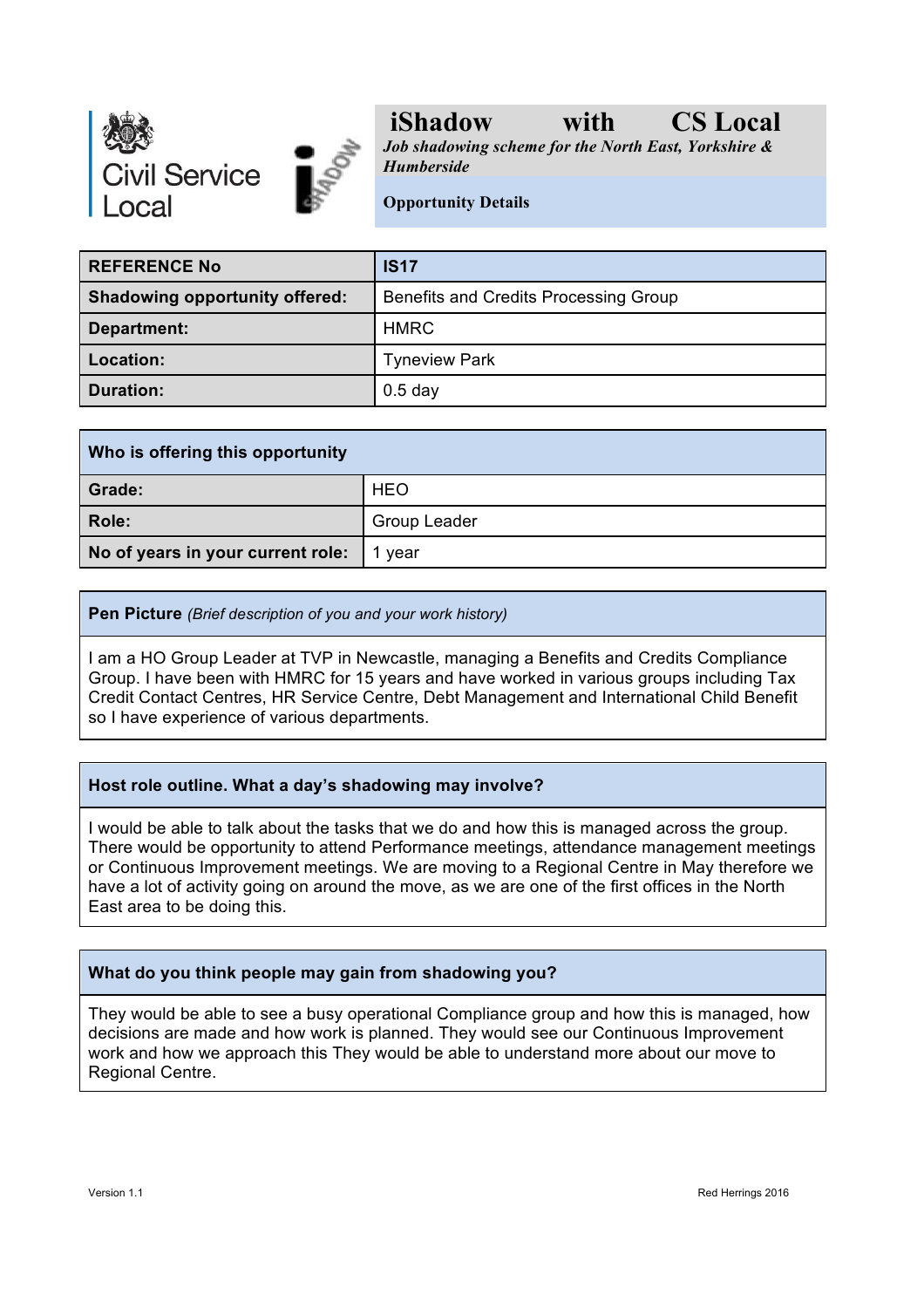



*Job shadowing scheme for the North East, Yorkshire & Humberside*

**Opportunity Details**

| <b>REFERENCE No</b>                   | <b>IS18</b>                                             |
|---------------------------------------|---------------------------------------------------------|
| <b>Shadowing opportunity offered:</b> | <b>Customer Experience Cross Cutting Communications</b> |
| Department:                           | <b>DWP</b>                                              |
| Location:                             | Durham House, Washington                                |
| <b>Duration:</b>                      | 0.5 day or 1 day                                        |

| Who is offering this opportunity  |                               |
|-----------------------------------|-------------------------------|
| Grade:                            | <b>HEO</b>                    |
| Role:                             | <b>Communications Officer</b> |
| No of years in your current role: | vear                          |

**Pen Picture** *(Brief description of you and your work history)*

I write communications that are sent to customers. Usually these are letters but can also be forms, emails and Gov.uk content. My communications are those sent regardless of the benefit received so either fraud and error or national insurance.

#### **Host role outline. What a day's shadowing may involve?**

Tour of the building. How my role fits into the larger department. Explanation of the external communications commissioning and delivery process. Challenges faced and how I overcome them. Attendance at, at least one telephone conference. How I plan and organise for myself and cross cutting team.

#### **What do you think people may gain from shadowing you?**

Challenges faced and autonomy expected of HEO's. I am also an experienced trainer, coach and mentor so happy to support on individual concerns also (CIPD qualified since 2009).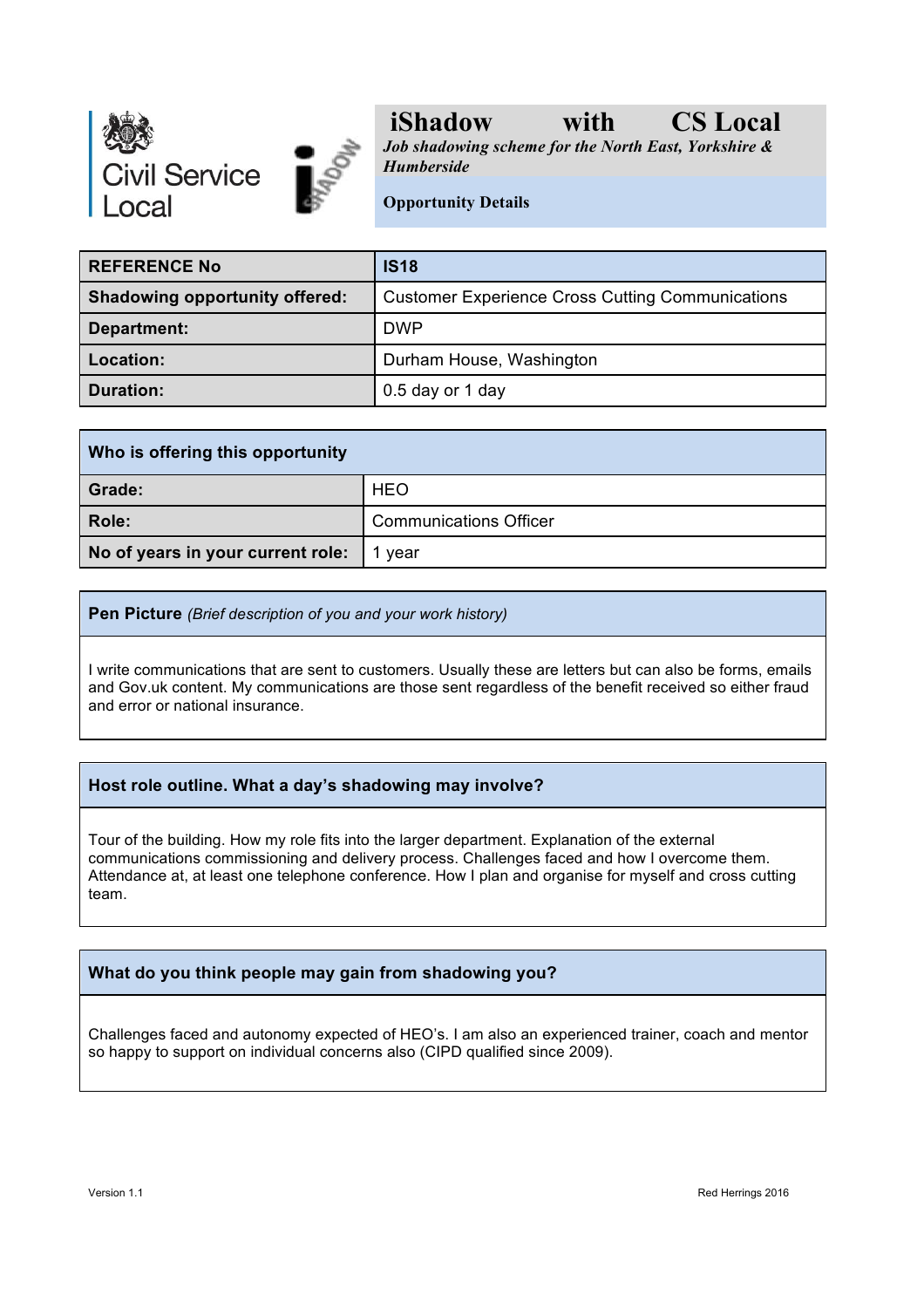

*Job shadowing scheme for the North East, Yorkshire & Humberside*

**Opportunity Details**

| <b>REFERENCE No</b>                   | <b>IS19</b>                                                                     |
|---------------------------------------|---------------------------------------------------------------------------------|
| <b>Shadowing opportunity offered:</b> | Universal Credit Programme - Trusted Partner and<br><b>Landlord Portal Team</b> |
| Department:                           | <b>DWP</b>                                                                      |
| Location:                             | Sheffield / London                                                              |
| Duration:                             | 0.5 day or 1 day                                                                |

| Who is offering this opportunity  |                                                 |
|-----------------------------------|-------------------------------------------------|
| Grade:                            | <b>SEO</b>                                      |
| Role:                             | Universal Credit Service Portal Account Manager |
| No of years in your current role: | 2 years                                         |

#### **Pen Picture** *(Brief description of you and your work history)*

I have been in the DWP (and it's previous incarnations) for 25 years. In that time I have worked on front line operations in a variety of roles and worked in a number of different locations. For the last 7 years, I have been operating as a Project lead and I have a track record of implementing/ supporting a number of departmental projects.

I currently lead and direct a team of Account Managers who are tasked with undertaking the enrolment of social landlords onto the Universal Credit (UC) Full Service portal and ensure that the principles of the Trusted Partner scheme are communicated and successfully implemented. My current additional responsibilities include building an understanding in DWP of the challenges facing external stakeholders from the introduction of UC and working collaboratively with external stakeholders to inform and shape UC service delivery.

I have focused recently on work with the landlord sector in the past 5 years having been involved with the design, development and introduction of aspects such as Alternative Payment Arrangements and Trusted Partner.

#### **Host role outline. What a day's shadowing may involve?**

Depending on timing and availability of the team / stakeholders, the intention would be to give an overview of the team and its key functions, sit with an Account Manager for a period to understand the role and visit an external stakeholder (landlord) to get an overview of how our work is deployed to assist landlords and their tenants.

#### **What do you think people may gain from shadowing you?**

Greater appreciation of UC Programme activity.

Awareness of the efforts of the landlord engagement team and more specifically the work of the Account Manager team in working with landlords.

Understanding of key issues and priorities for UC Programme relating to housing and landlords.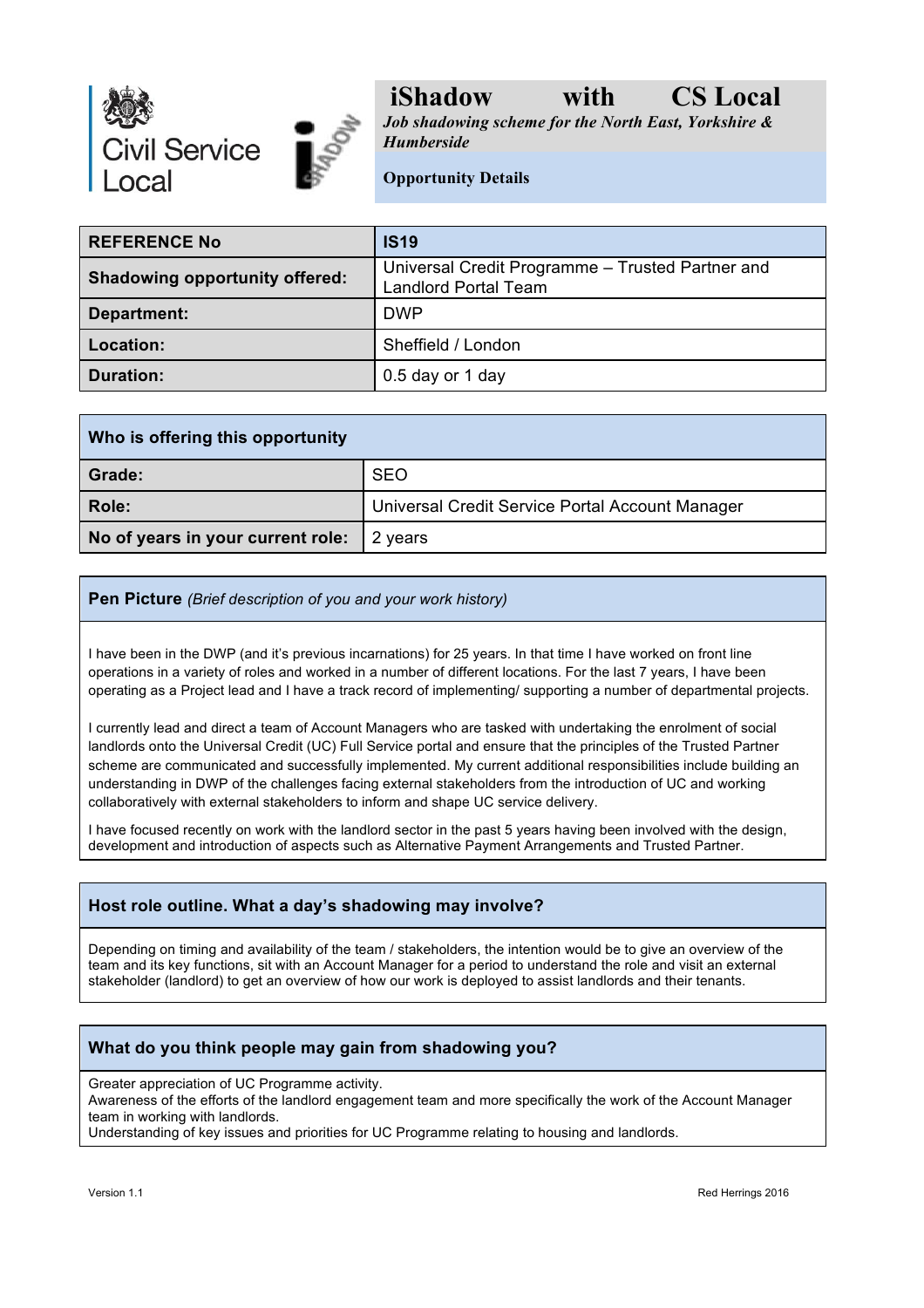



*Job shadowing scheme for the North East, Yorkshire & Humberside*

**Opportunity Details**

| <b>REFERENCE No</b>                   | <b>IS20</b>                       |
|---------------------------------------|-----------------------------------|
| <b>Shadowing opportunity offered:</b> | <b>National Probation Service</b> |
| Department:                           | <b>HMPPS</b>                      |
| Location:                             | Scunthorpe, North Lincolnshire    |
| <b>Duration:</b>                      | 0.5 day or 1 day                  |

| Who is offering this opportunity  |                                 |
|-----------------------------------|---------------------------------|
| Grade:                            | Grade 5                         |
| Role:                             | <b>Senior Probation Officer</b> |
| No of years in your current role: | 8 years                         |

#### **Pen Picture** *(Brief description of you and your work history)*

I qualified as a Probation Officer in 2004, previously working as a PA in a high security mental health facility and within the legal profession. I worked with medium and high-risk offenders in the community and custody for a period of 6 years, before becoming a middle Manager. I have experience of working in Courts and Prisons and now manage an Offender Management Team of Probation Officers, advising and supporting their practice and decision-making in respect of risk assessment and management.

#### **Host role outline. What a day's shadowing may involve?**

Day to day Offender Management Quality Assurance Attendance at Partnership Meetings

#### **What do you think people may gain from shadowing you?**

Dynamic decision making, balancing risk and need Experience of the variety of middle Management tasks within Probation – i.e. front facing risk management, investigations, HR and quality procedures.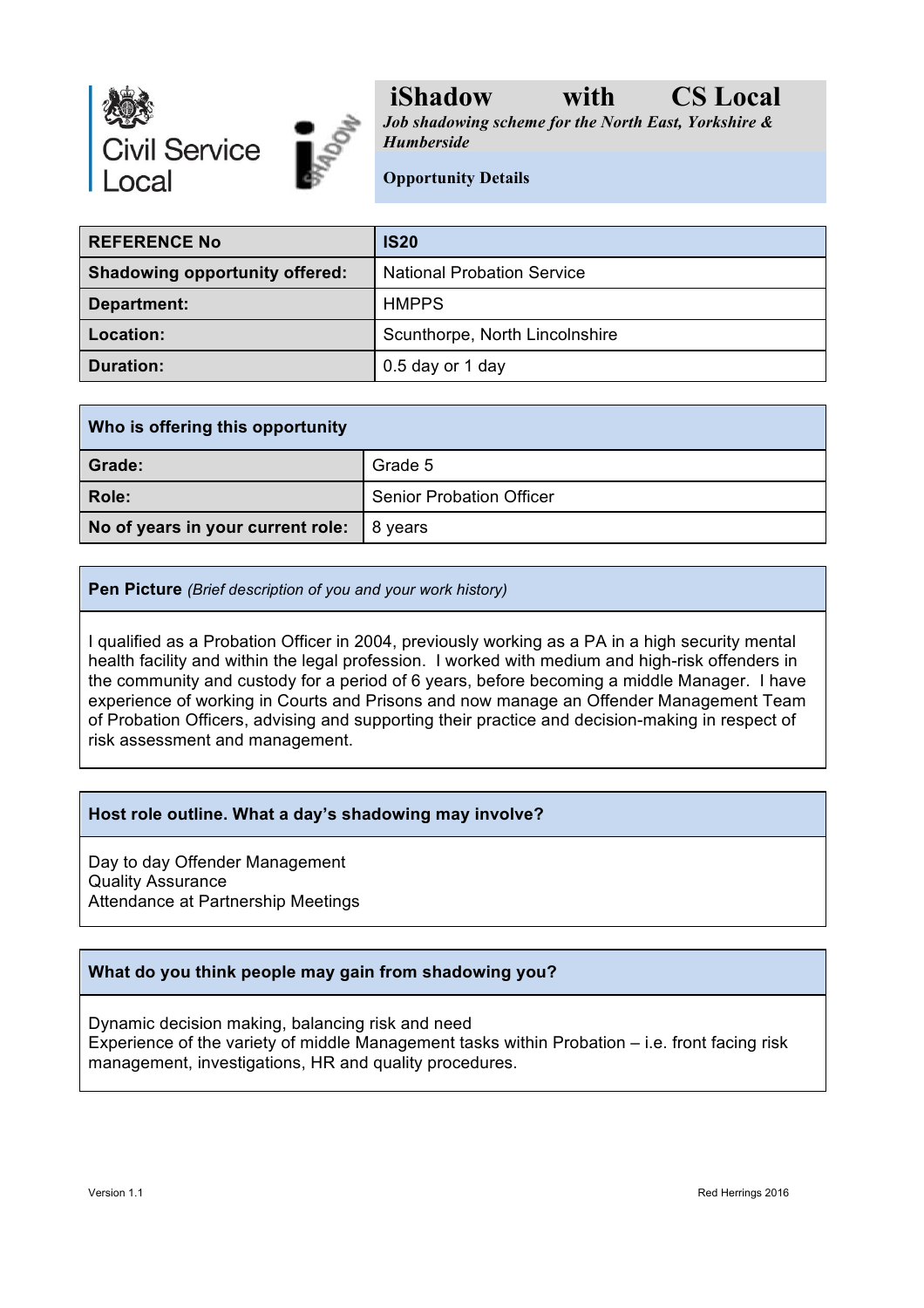

*Job shadowing scheme for the North East, Yorkshire & Humberside*

**Opportunity Details**

| <b>REFERENCE No</b>                   | <b>IS21</b>                                           |
|---------------------------------------|-------------------------------------------------------|
| <b>Shadowing opportunity offered:</b> | Shadow a Visiting Officer                             |
| Department:                           | <b>DWP</b>                                            |
| Location:                             | Various locations in Northumberland and Tyne and Wear |
| <b>Duration:</b>                      | 1 day                                                 |

| Who is offering this opportunity  |                              |
|-----------------------------------|------------------------------|
| Grade:                            | <b>HEO</b>                   |
| Role:                             | <b>Visiting Team Manager</b> |
| No of years in your current role: | 2 years                      |

#### **Pen Picture** *(Brief description of you and your work history)*

Please see below, the job shadow offer is to accompany EO's delivering visits to customer homes but also willing to have someone job shadow myself. I manage Northumberland Tyne and Wear team along with another HEO. My staff are based at Berwick, Ashington, Wallsend, Houghton le Spring, Washington and Hexham. So a lot of remote managing of EO.s I have been a visiting officer myself and now manage a highly talented team of visiting officers.

#### **Host role outline. What a day's shadowing may involve?**

You will accompany a visiting officer throughout the day; a large majority of the day is usually spent going round various customer homes enabling our most vulnerable customers access DWP. Our customer's range from 16 to 100 and everyone in between, we deliver 57 different types of visit, so every day is different and very varied.

#### **What do you think people may gain from shadowing you?**

Job shadowing a visiting officer will allow you to go out with a visiting officer into customer homes, from this you can gain valuable insight as to what exactly a vulnerable customer is, and understand how difficult it can be for these customers to access DWP through normal paths.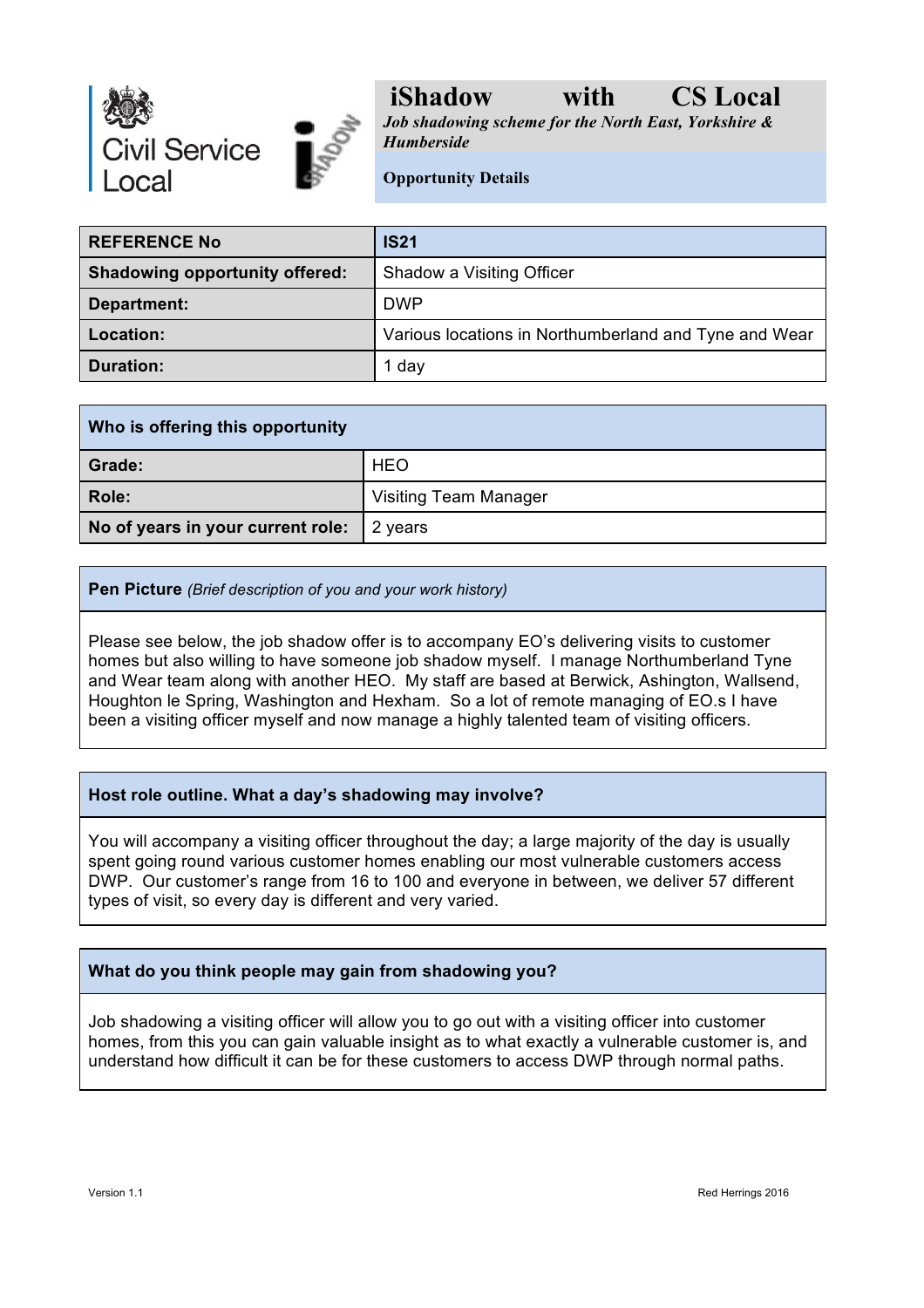

*Job shadowing scheme for the North East, Yorkshire & Humberside*

**Opportunity Details**

| <b>REFERENCE No.</b>                  | <b>IS22</b>                               |
|---------------------------------------|-------------------------------------------|
| <b>Shadowing opportunity offered:</b> | Shadow Community 10,000 Volunteer Manager |
| Department:                           | <b>DWP</b>                                |
| Location:                             | Washington Jobcentre                      |
| <b>Duration:</b>                      | $0.5$ day                                 |

| Who is offering this opportunity  |                          |
|-----------------------------------|--------------------------|
| Grade:                            | Band C                   |
| Role:                             | <b>Volunteer Manager</b> |
| No of years in your current role: | $\blacksquare$ 11 years  |

**Pen Picture** *(Brief description of you and your work history)*

I have been a Civil Servant for 32 years and have had many roles within DWP (and its predecessors) during that time, including: Benefit delivery, Various project roles, Finance and business management, Support to Senior Managers.

#### **Host role outline. What a day's shadowing may involve?**

An introduction into what DWP Community 10,000 is (DWP's employer-supported volunteering scheme), and how it came about.

Time would be spent looking in more detail at our delivery processes, volunteering opportunities offered, and achievements since the Community 10,000 scheme was launched in 2011.

#### **What do you think people may gain from shadowing you?**

They would gain an overview of what the scheme is, how it is delivered, how we work with external organisations and other Government Departments, and what it achieves in terms of the benefits of volunteering to DWP staff, DWP and the voluntary sector.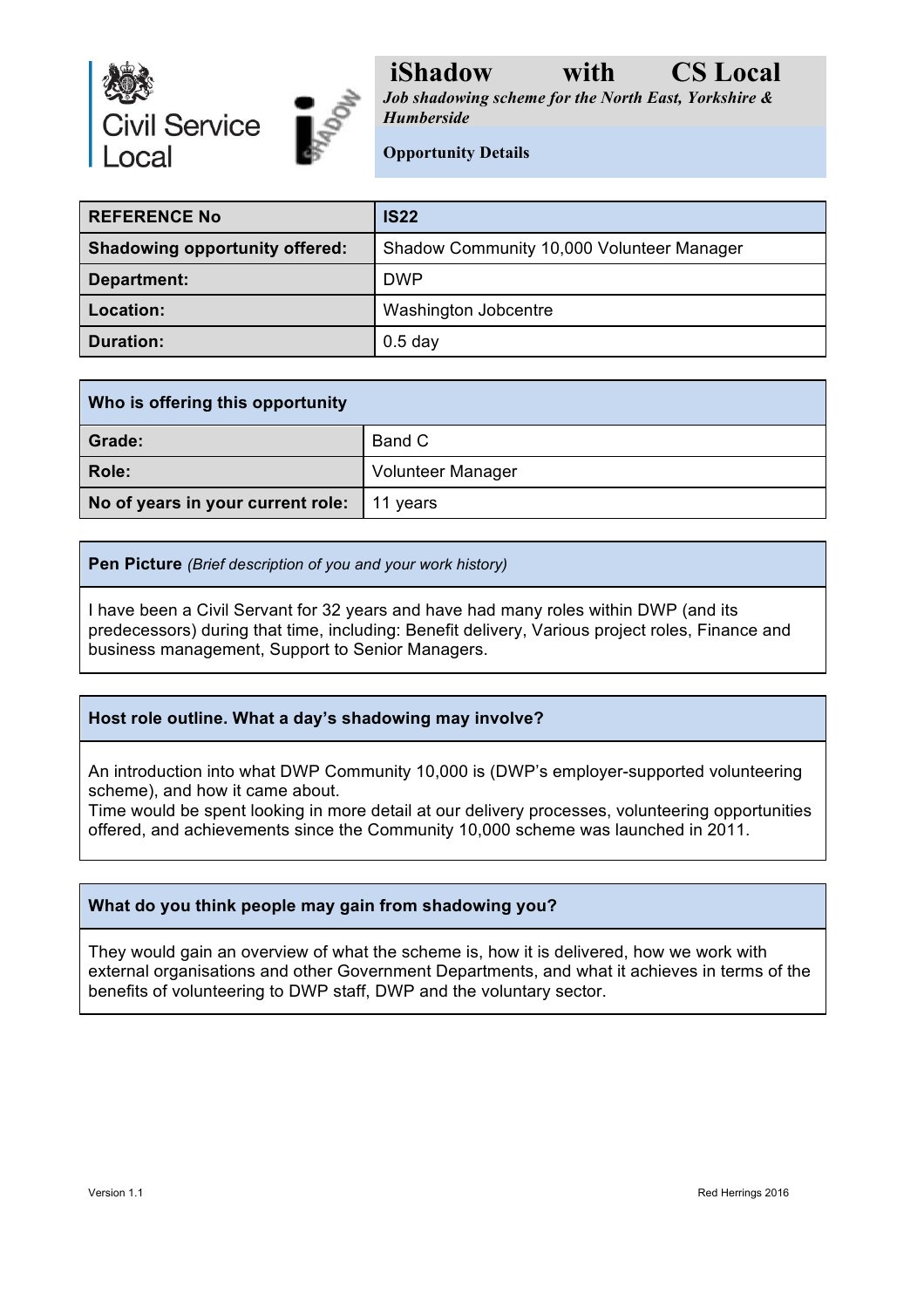

*Job shadowing scheme for the North East, Yorkshire & Humberside*

**Opportunity Details**

| <b>REFERENCE No</b>                   | <b>IS23</b>                                                          |
|---------------------------------------|----------------------------------------------------------------------|
| <b>Shadowing opportunity offered:</b> | Cyber Security, Information and Risk (CSIR) Change<br>Programme Team |
| Department:                           | <b>HMRC</b>                                                          |
| Location:                             | Benton Park View, Newcastle                                          |
| <b>Duration:</b>                      | 1 day                                                                |

| Who is offering this opportunity  |                        |
|-----------------------------------|------------------------|
| Grade:                            | Grade 7                |
| Role:                             | Senior Project Manager |
| No of years in your current role: | 2 years                |

#### **Pen Picture** *(Brief description of you and your work history)*

Worked in the civil service for 36 years in a variety of roles including operational management, project management, communications and learning and development manager, aide to a director. My current role is working in HMRC as a Senior Project Manager delivering IT projects as part of the Cyber Security, Information and Risk (CSIR) Change Programme team. I also have an interest in Diversity and Equal Opportunities issues having completed a Post Graduate degree as a mature student.

#### **Host role outline. What a day's shadowing may involve?**

Looking at the programme of projects being delivered by the CSIR Change team, specifically the activities involved with the 3 projects I am accountable for which relate to Insider Threat, Incident Management and Business Continuity.

#### **What do you think people may gain from shadowing you?**

An understanding of which parts of HMRC are involved in the delivery of IT security projects, an introduction to project management and how change is managed in HMRC and the CSIR business areas.